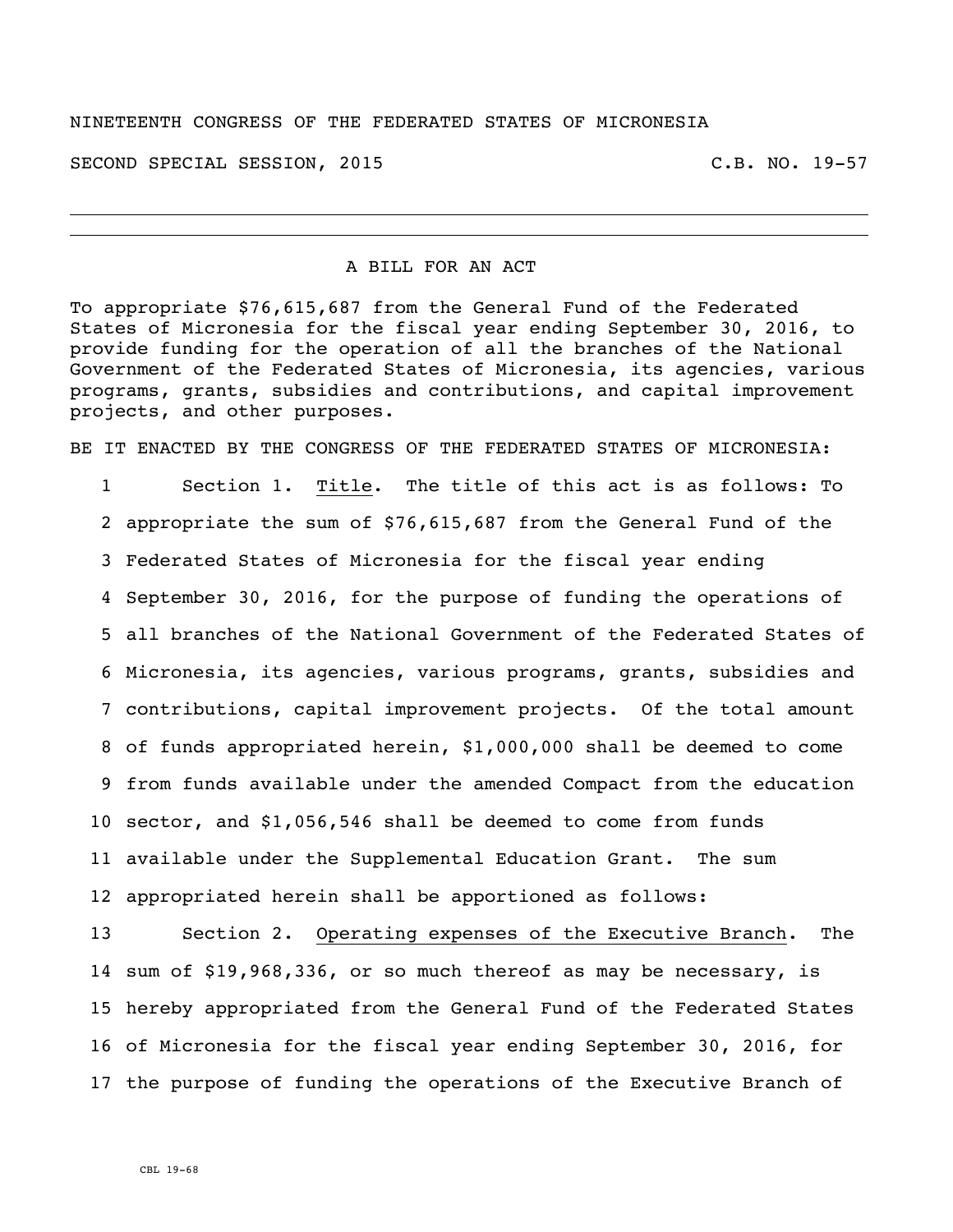the National Government for the fiscal year ending September 30, 2016. Of the total amount of funds appropriated herein, \$366,598 shall be deemed to come from funds available under the Supplemental Education Grant. The sum appropriated by this section shall be apportioned as follows: (1) Office of the President. The sum of \$1,463,646, or so much thereof as may be necessary, for the operation of the Office of the President during the fiscal year 2016. The sum appropriated herein shall be apportioned as follows: Personnel .................................\$ 418,000 COLA........................................ 16,640 Travel ..................................... 366,226 Contractual Services........................ 535,000 OCE ........................................ 125,280 Fixed Assets ............................... 2,500 (2) Department of Foreign Affairs. The sum of \$4,473,615, or so much thereof as may be necessary, for the operations of the Department of Foreign Affairs during the fiscal year 2016. The sum appropriated herein shall be apportioned as follows:

| 22 | Personnel \$ 1,324,489 |  |
|----|------------------------|--|
|    |                        |  |
|    |                        |  |
| 25 |                        |  |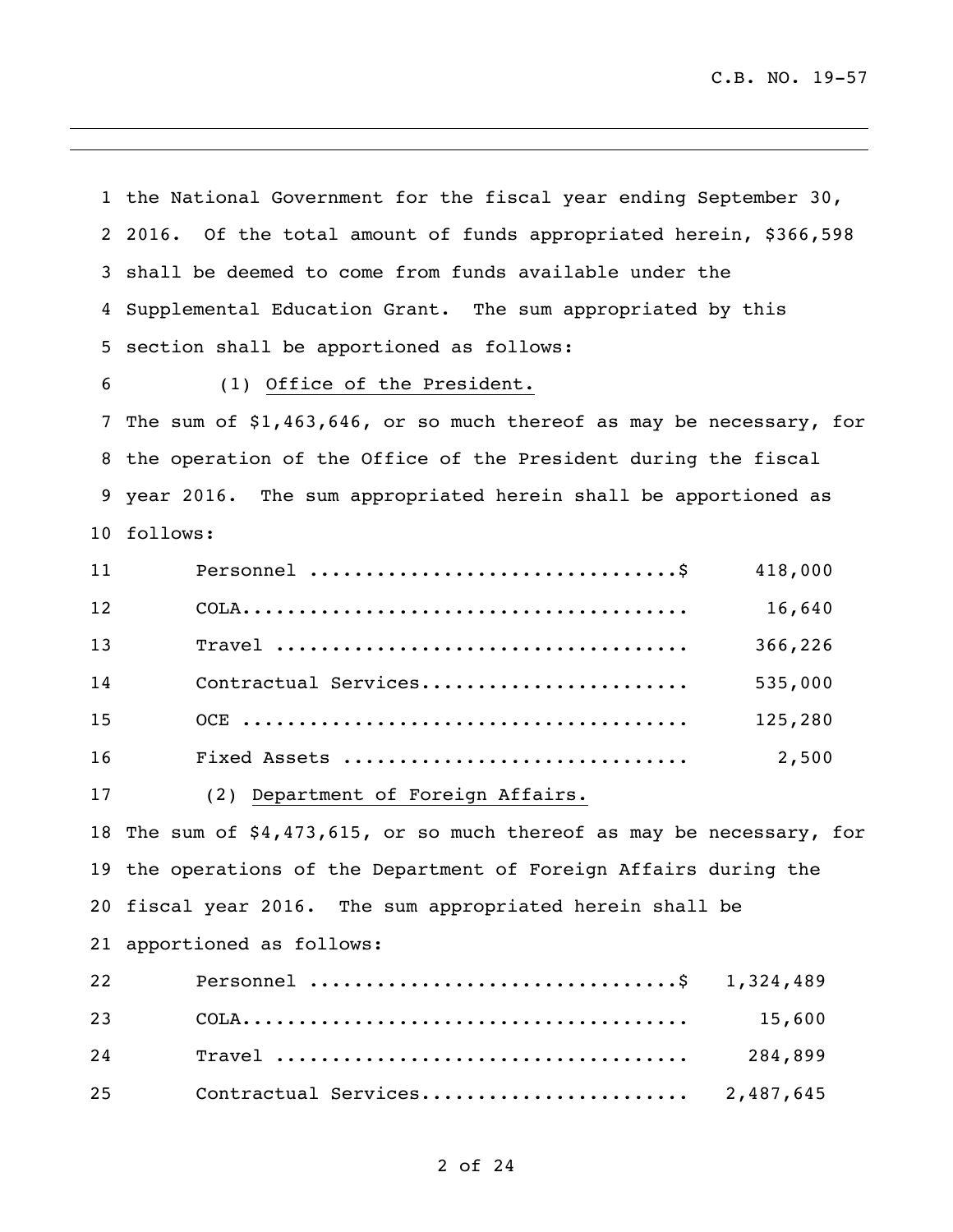| $\mathbf 1$    | 318,632                                                              |
|----------------|----------------------------------------------------------------------|
| $\overline{c}$ | Fixed Assets<br>42,350                                               |
| 3              | (3) Department of Finance and Administration.                        |
| 4              | The sum of $$2,595,094$ , or so much thereof as may be necessary,    |
| 5              | for the operations of the Department of Finance and                  |
| 6              | Administration during the fiscal year 2016. The sum                  |
| 7              | appropriated herein shall be apportioned as follows:                 |
| 8              | Personnel \$ 1,616,922                                               |
| 9              | 101,920                                                              |
| 10             | 241,946                                                              |
| 11             | 273,966<br>Contractual Services                                      |
| 12             | 289,840                                                              |
| 13             | 70,500<br>Fixed Assets                                               |
| 14             | (4) Department of Resources and Development.                         |
| 15             | The sum of \$1,335,215, or so much thereof as may be necessary, for  |
|                | 16 the operations of the Department of Resources and Development     |
|                | 17 during the fiscal year 2016. The sum appropriated herein shall be |
|                | 18 apportioned as follows:                                           |
|                |                                                                      |
| 20             | 56,160                                                               |
| 21             | 208,423                                                              |
| 22             | Contractual Services<br>101,425                                      |
| 23             | 180,320                                                              |
| 24             | 18,000<br>Fixed Assets                                               |
| 25             | (5) Department of Transportation, Communication and                  |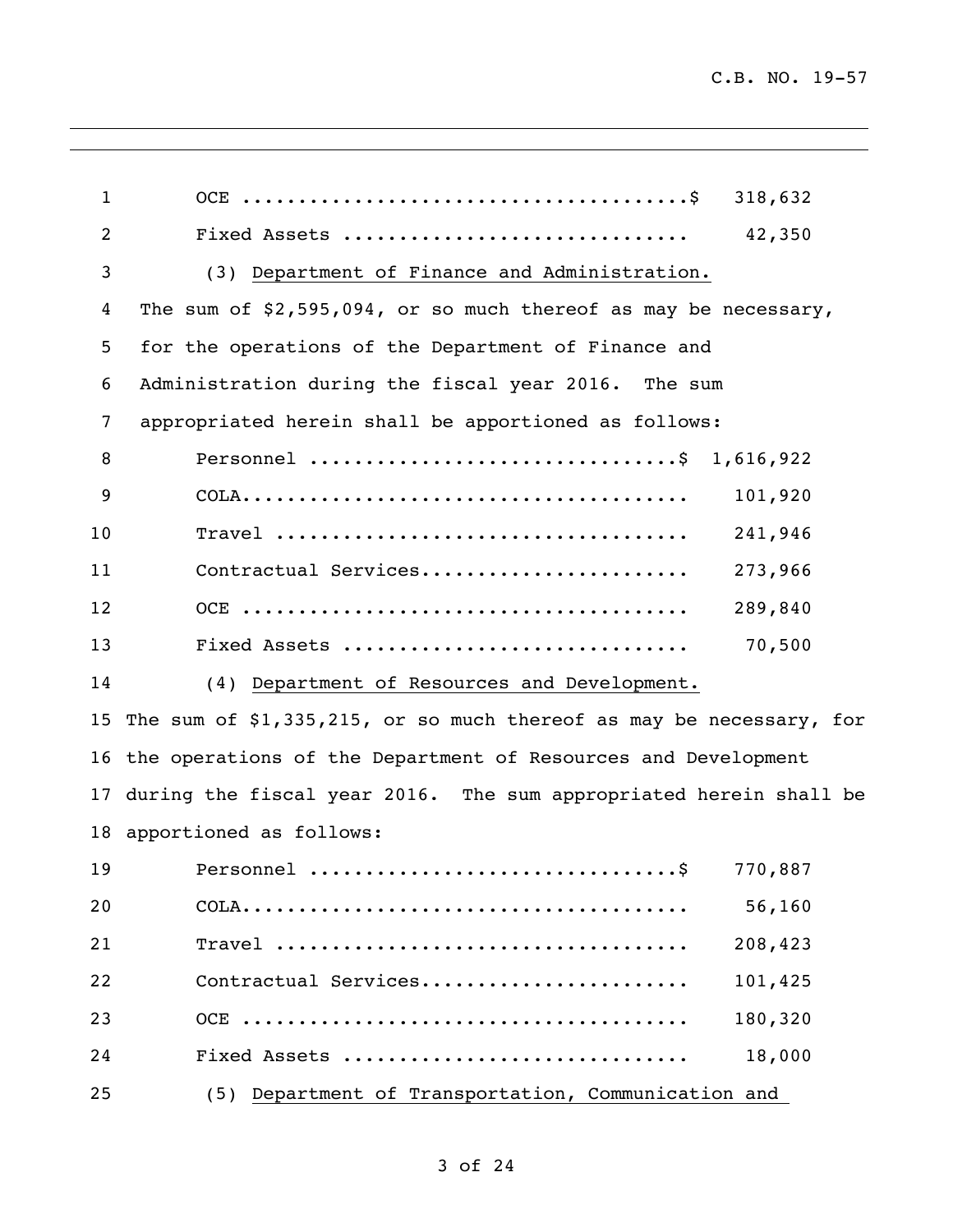Infrastructure.

|                | 2 The sum of \$3,745,702, or so much thereof as may be necessary, for                         |
|----------------|-----------------------------------------------------------------------------------------------|
|                | 3 the operations of the Department of Transportation, Communications                          |
|                | 4 and Infrastructure during the fiscal year 2016. The sum                                     |
| 5 <sub>1</sub> | appropriated herein shall be apportioned as follows:                                          |
| 6              | Personnel \$ 1,410,491                                                                        |
| 7              | 44,720                                                                                        |
| 8              | 337,430                                                                                       |
| 9              | Contractual Services 1,818,061                                                                |
| 10             | 127,000                                                                                       |
| 11             | 8,000<br>Fixed Assets                                                                         |
| 12             | (6) Department of Health and Social Affairs.                                                  |
|                | 13 The sum of \$834,424, or so much thereof as may be necessary, for                          |
|                | 14 the operations of the Department of Health and Social Affairs                              |
|                | 15 during the fiscal year 2016. The sum appropriated herein shall be                          |
|                | 16 apportioned as follows:                                                                    |
| 17             | 469,323                                                                                       |
| 18             | 26,000<br>$COLA \ldots \ldots \ldots \ldots \ldots \ldots \ldots \ldots \ldots \ldots \ldots$ |
| 19             | 130,316<br>Travel                                                                             |
| 20             | Contractual Services<br>108,617                                                               |

Fixed Assets .......................... 0

OCE ................................... 100,168

(7) Department of Education.

 The sum of \$849,725, or so much thereof as may be necessary, for the operations of the Department of Education during the fiscal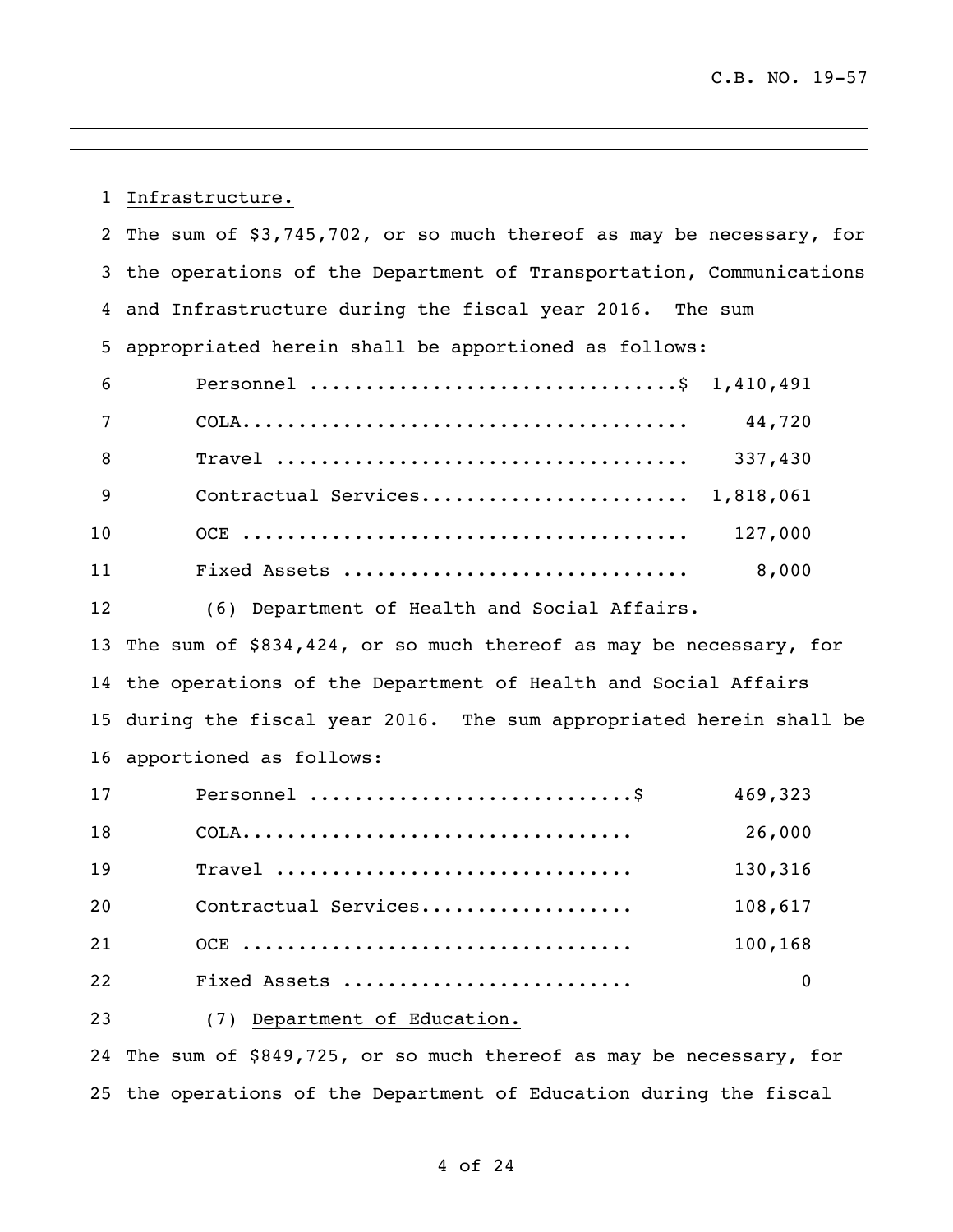year 2016. Of the total amount of funds appropriated herein, \$366,598 shall be deemed to come from funds available under the Supplemental Education Grant. The sum appropriated herein shall be apportioned as follows: Personnel .................................\$ 419,366 COLA........................................ 21,840 Travel ..................................... 154,793 8 Contractual Services............................. 168,393 OCE ........................................ 77,833 Fixed Assets ............................... 7,500 (8) Department of Justice. The sum of \$3,239,044, or so much thereof as may be necessary, for the operations of the Department of Justice during the fiscal year 2016. The sum appropriated herein shall be apportioned as follows: Personnel .................................\$ 2,221,951 COLA........................................ 128,960 Travel ..................................... 156,048 Contractual Services........................ 309,160 OCE ........................................ 326,125 Fixed Assets ............................... 96,800 (9) Office of the Public Defender.

 The sum of \$918,421, or so much thereof as may be necessary, for the operations of the Office of the Public Defender during the fiscal year 2016. The sum appropriated herein shall be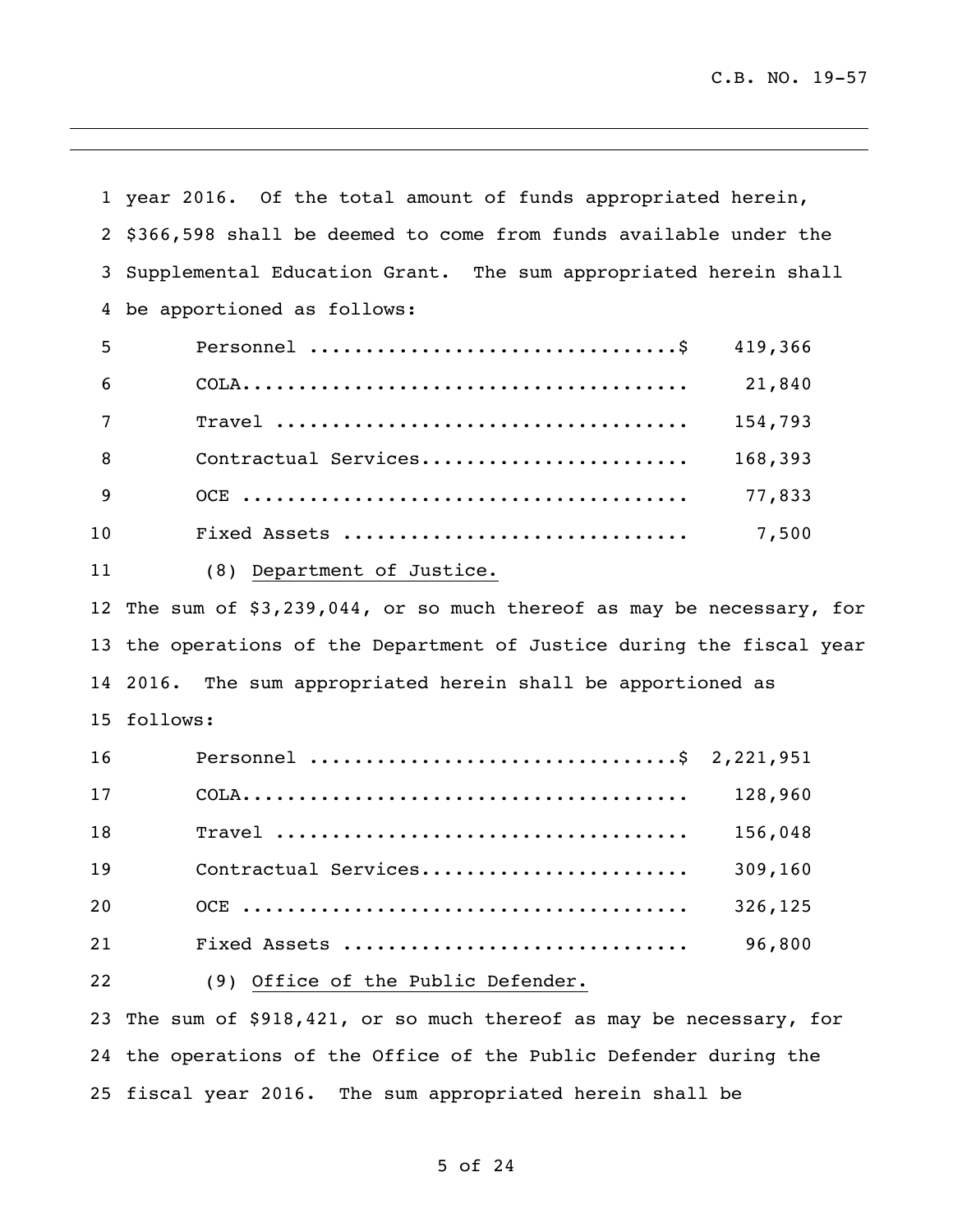apportioned as follows: Personnel .................................\$ 647,330 COLA........................................ 16,640 Travel ..................................... 72,812 Contractual Services........................ 73,239 OCE ........................................ 77,900 Fixed Assets ............................... 30,500 (10) Office of Environment and Emergency Management. The sum of \$354,441, or so much thereof as may be necessary, for the operations of the Office of Environment and Emergency Management during the fiscal year 2016. The sum appropriated herein shall be apportioned as follows: Personnel .................................\$ 173,145 COLA........................................ 8,320 Travel ..................................... 90,066 Contractual Services........................ 60,450 OCE ........................................ 22,460 Fixed Assets ............................... -0- (11) Office of National Archives, Culture and Historic Preservation. The sum of \$159,009, or so much thereof as may be necessary, for the operations of the Office of National Archives, Culture and Historic Preservation during the fiscal year 2016. The sum appropriated herein shall be apportioned as follows: Personnel .................................\$ 111,979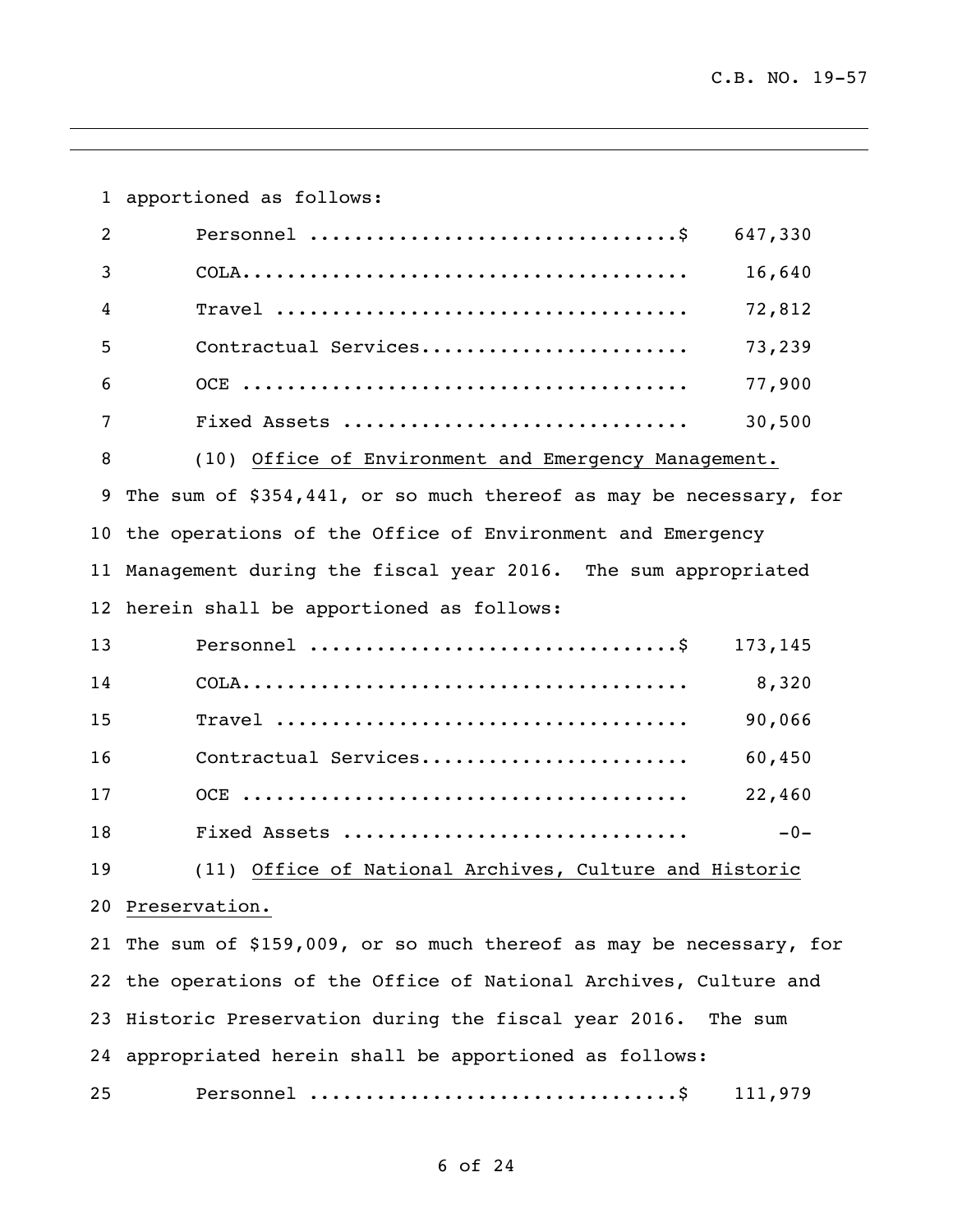| $\mathbf{1}$ | 5,200                                                                 |
|--------------|-----------------------------------------------------------------------|
| 2            | 17,176                                                                |
| 3            | Contractual Services<br>10,125                                        |
| 4            | 14,529                                                                |
| 5            | $\mathbf 0$<br>Fixed Assets                                           |
| 6            | Section 3. Operating Expenses of the Legislative                      |
| 7            | The sum of $$3,925,815$ , or so much thereof as may be<br>Branch.     |
| 8            | necessary, is hereby appropriated from the General Fund of the        |
| 9            | Federated States of Micronesia for the fiscal year ending             |
| 10           | September 30, 2016, for the operations of the Legislative Branch      |
|              | 11 of the National Government during fiscal year 2016. The sum        |
|              | 12 appropriated by this section shall be apportioned as follows:      |
| 13           | (1) Speaker and Members.                                              |
| 14           | The sum of $$1,624,511$ , or so much thereof as may be necessary, for |
| 15           | the operations of the Office of the Speaker and Members of the        |
| 16           | Congress of the Federated States of Micronesia during fiscal year     |
| 17           | The sum appropriated herein shall be apportioned as<br>2016.          |
| 18           | follows:                                                              |
| 19           | 430,530                                                               |
| 20           | 622,381                                                               |
| 21           | Contractual Services<br>571,600                                       |
| 22           | $-0-$                                                                 |
| 23           | Fixed Assets<br>$-0-$                                                 |
| 24           | (2) Staff Office.                                                     |
|              |                                                                       |

The sum of \$1,816,304, or so much thereof as may be necessary, for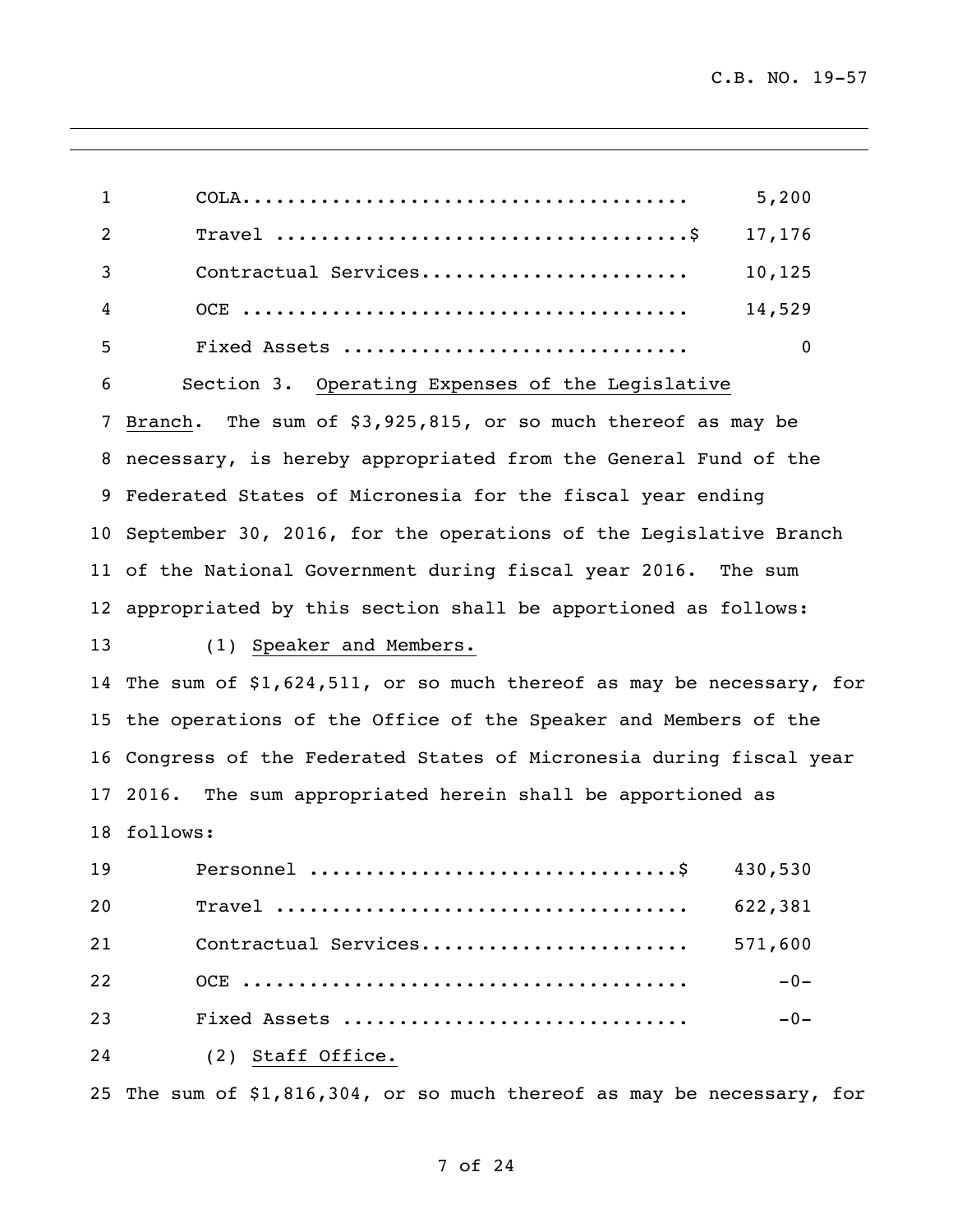the operations of the Congress staff offices during the fiscal year 2016. The sum appropriated herein shall be apportioned as follows: Personnel .................................\$ 913,412 COLA........................................ 42,640 Travel...................................... 115,252 Contractual Services........................ 371,500 OCE......................................... 187,000 Fixed Assets................................ 186,500 (3) Congress Delegation Offices. The sum of \$485,000, or so much thereof as may be necessary, for the operations of the Congress delegation offices during the fiscal year 2016. The sum appropriated is apportioned as follows: (i) Kosrae Delegation Office...............\$ 70,000 (ii) Pohnpei Delegation Office.............. 140,000 16 (iii) Chuuk Delegation Office................ 210,000 17 (iv) Yap Delegation Office..................... 65,000 Section 4. Operating Expenses of the National Judicial Branch. The sum of \$1,432,381, or so much thereof as may be necessary, is hereby appropriated from the General Fund of the Federated States of Micronesia for the fiscal year ending September 30, 2016, for the operations of the Judicial Branch of the National Government during the fiscal year 2016. The sum appropriated by this section shall be apportioned as follows: Personnel..................................\$ 846,070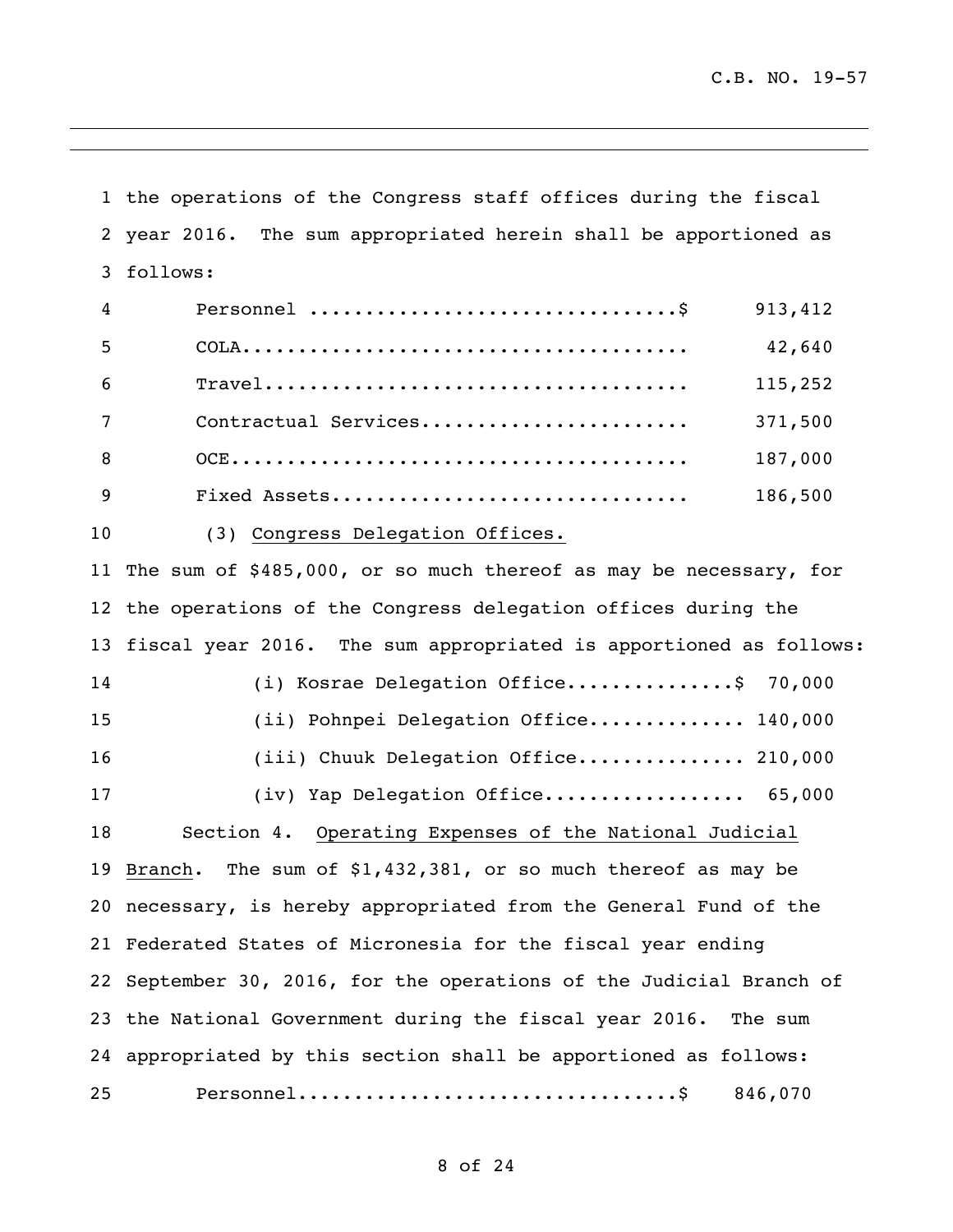| $\mathbf{1}$ | 23,920                                                               |
|--------------|----------------------------------------------------------------------|
| 2            | 157,791                                                              |
| 3            | Contractual Services<br>177,694                                      |
| 4            | 190,806                                                              |
| 5            | 36,100<br>Fixed Assets                                               |
| 6            | Section 5. Operating Expenses of the National Public                 |
| 7            | Auditor. The sum of \$743,355, or so much thereof as may be          |
|              | 8 necessary, is hereby appropriated from the General Fund of the     |
|              | 9 Federated States of Micronesia for the fiscal year ending          |
|              | 10 September 30, 2016, for the operations of the National Office of  |
|              | 11 the Public Auditor and for the National Public Auditor's Chuuk    |
|              | 12 Office. The sum appropriated by this section shall be apportioned |
|              | 13 as follows:                                                       |
| 14           | 444,530                                                              |
| 15           | 19,760                                                               |
| 16           | 124,565                                                              |
| 17           | Contractual Services<br>86,000                                       |
| 18           | 58,500                                                               |
| 19           | 10,000<br>Fixed Assets                                               |
| 20           | Section 6. Operating Expenses of Agencies of the                     |
|              | 21 National Government. The sum of 2,013,659, or so much thereof as  |
|              | 22 may be necessary, is hereby appropriated from the General Fund of |
|              | 23 the Federated States of Micronesia for the fiscal year ending     |
|              | 24 September 30, 2016, for the operations of the following boards,   |
|              | 25 commissions and agencies during the fiscal year 2016. The sum     |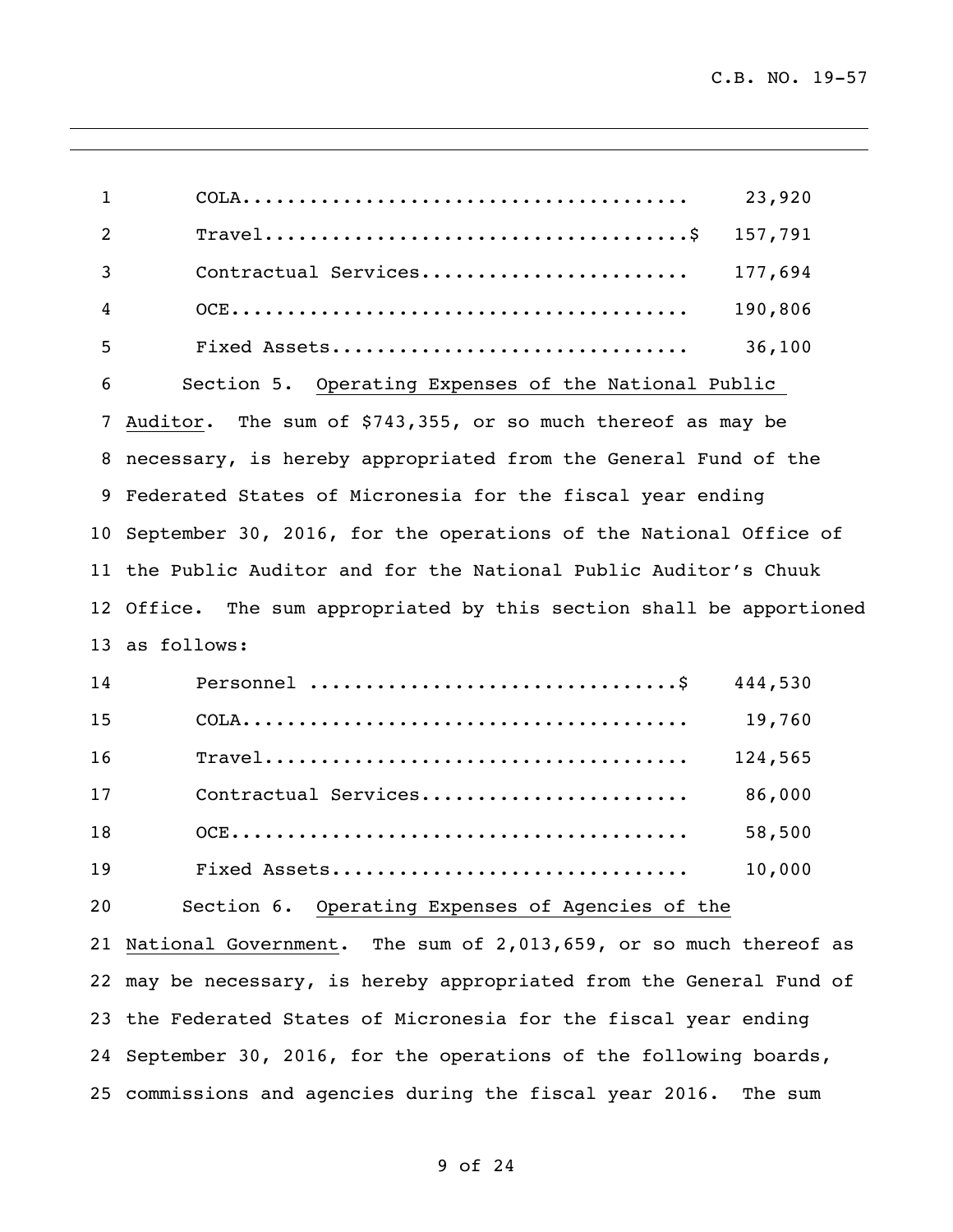appropriated by this section shall be apportioned as follows: (1) National Oceanic Resource Management Authority (NORMA). The sum of \$556,433, or so much thereof as may be necessary, for the operations of NORMA for the fiscal year 2016. The sum appropriated herein shall be apportioned as follows: Personnel .................................\$ 224,354 COLA........................................ 11,440 Travel...................................... 51,329 Contractual Services........................ 97,310 OCE......................................... 61,000 Fixed Assets................................ 11,000 (2) Board of Regents (COM-FSM).

 The sum of \$105,000, or so much thereof as may be necessary, for the operations of the Board of Regents, COM-FSM during the fiscal year 2016. The sum appropriated herein shall be apportioned as follows:

| 18 |                      | $-0-$   |
|----|----------------------|---------|
| 19 |                      | $-0-$   |
| 20 | Contractual Services | $-0-$   |
| 21 |                      | 105,000 |
| 22 | Fixed Assets         | $-0-$   |
|    |                      |         |

(3) FSM Banking Board.

 The sum of \$201,763, or so much thereof as may be necessary, for the operations of FSM Banking Board during the fiscal year 2016.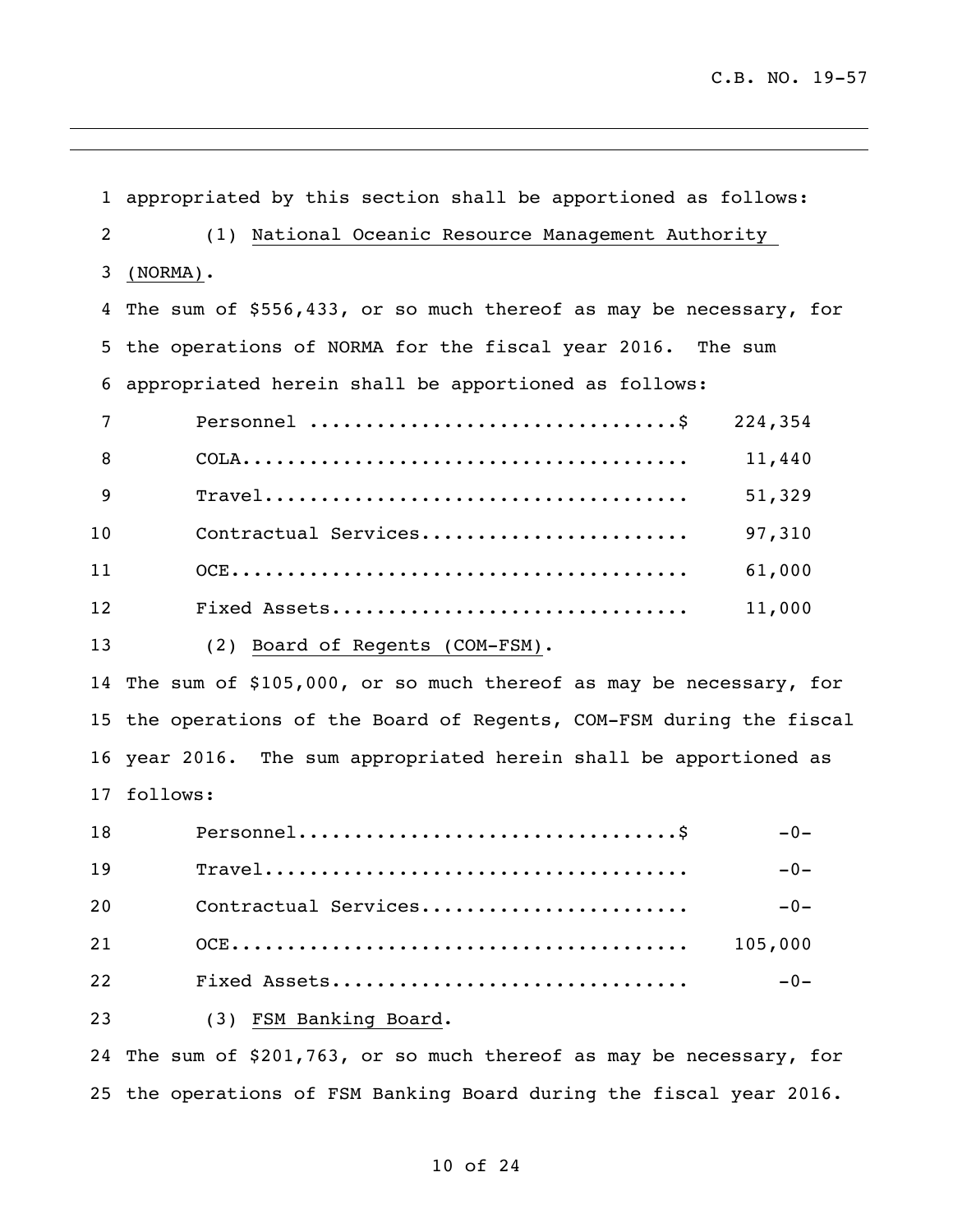The sum appropriated herein shall be apportioned as follows: Personnel .................................\$ 84,311 COLA........................................ 3,120 Travel...................................... 69,007 Contractual Services........................ 18,100 OCE......................................... 24,725 Fixed Assets................................ 2,500 (4) FSM Insurance Board. The sum of \$302,135, or so much thereof as may be necessary, for the operations of the FSM Insurance Board during the fiscal year 2016. The sum appropriated herein shall be apportioned as follows: Personnel .................................\$ 109,987 COLA........................................ 4,160 Travel...................................... 75,763 Contractual Services........................ 86,895 OCE......................................... 22,330 Fixed Assets................................ 3,000 (5) FSM Postal Services. The sum of \$848,328, or so much thereof as may be necessary, for the operations of the National Postal Services during the fiscal year 2016. The sum appropriated herein shall be apportioned as follows: Personnel..................................\$ 467,786

COLA........................................ 40,560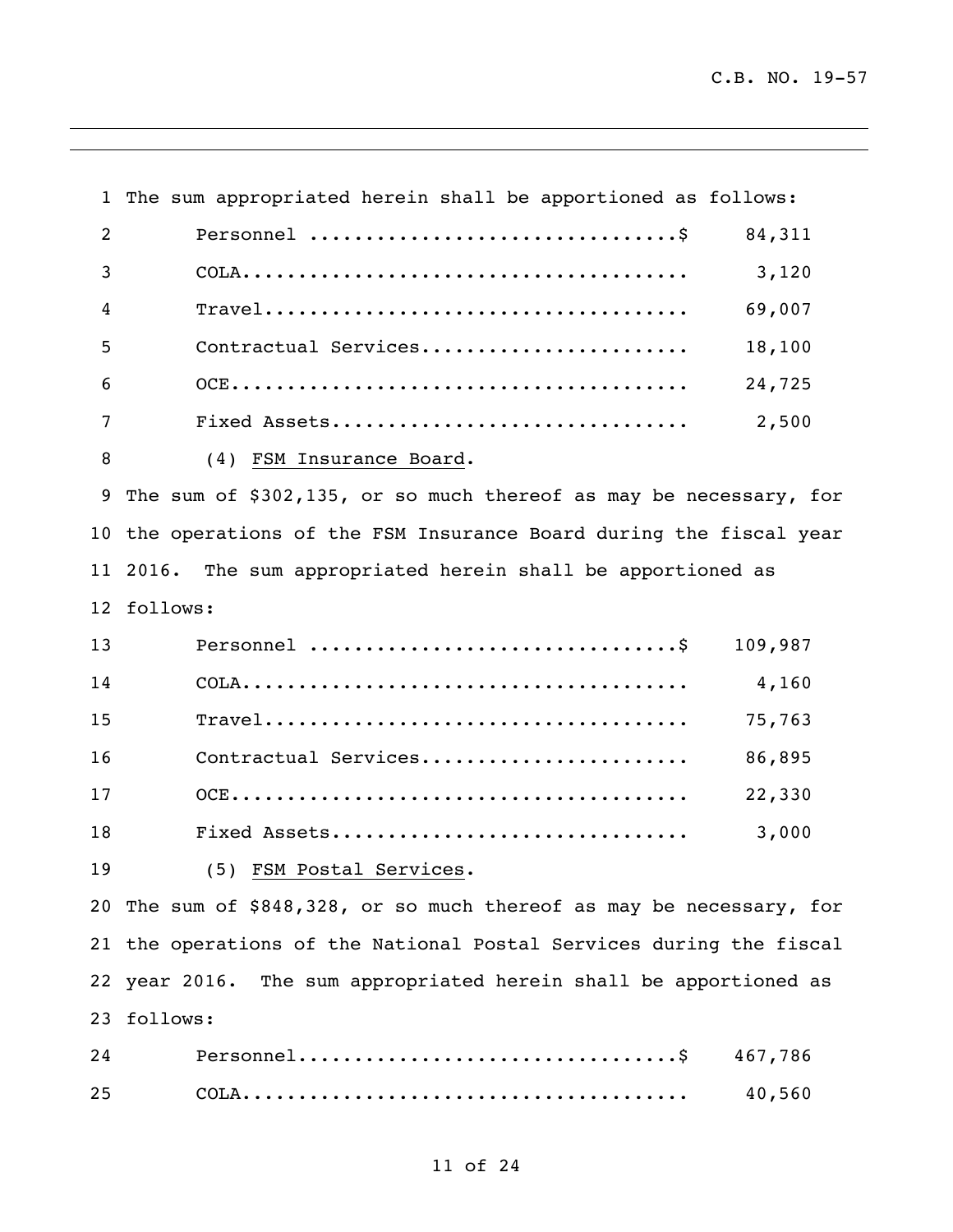Travel...................................... 50,165 2 Contractual Services..........................\$ 145,317 OCE......................................... 124,500 Fixed Assets................................ 20,000 Section 7. Special Programs. The sum of \$412,054, or so much thereof as may be necessary, is hereby appropriated from the General Fund of the Federated States of Micronesia for the fiscal year ending September 30, 2016, for the following special programs during the fiscal year 2016. The sum appropriated by this section shall be apportioned as follows: (1) National Election Office. The sum of \$412,054 or so much thereof as may be necessary, for the operations of National Election Office during the fiscal year 2016. The sum appropriated herein shall be apportioned as follows: Personnel..................................\$ 211,197 COLA........................................ 11,440 Travel...................................... 17,637 Contractual Services........................ 53,477 OCE......................................... 74,303 Fixed Assets................................ 44,000 Section 8. Grants, Subsidies and Contributions. The sum of The sum of \$9,259,390, or so much thereof as may be necessary, is hereby appropriated from the General Fund of the Federated States of Micronesia for the fiscal year ending September 30, 2016, for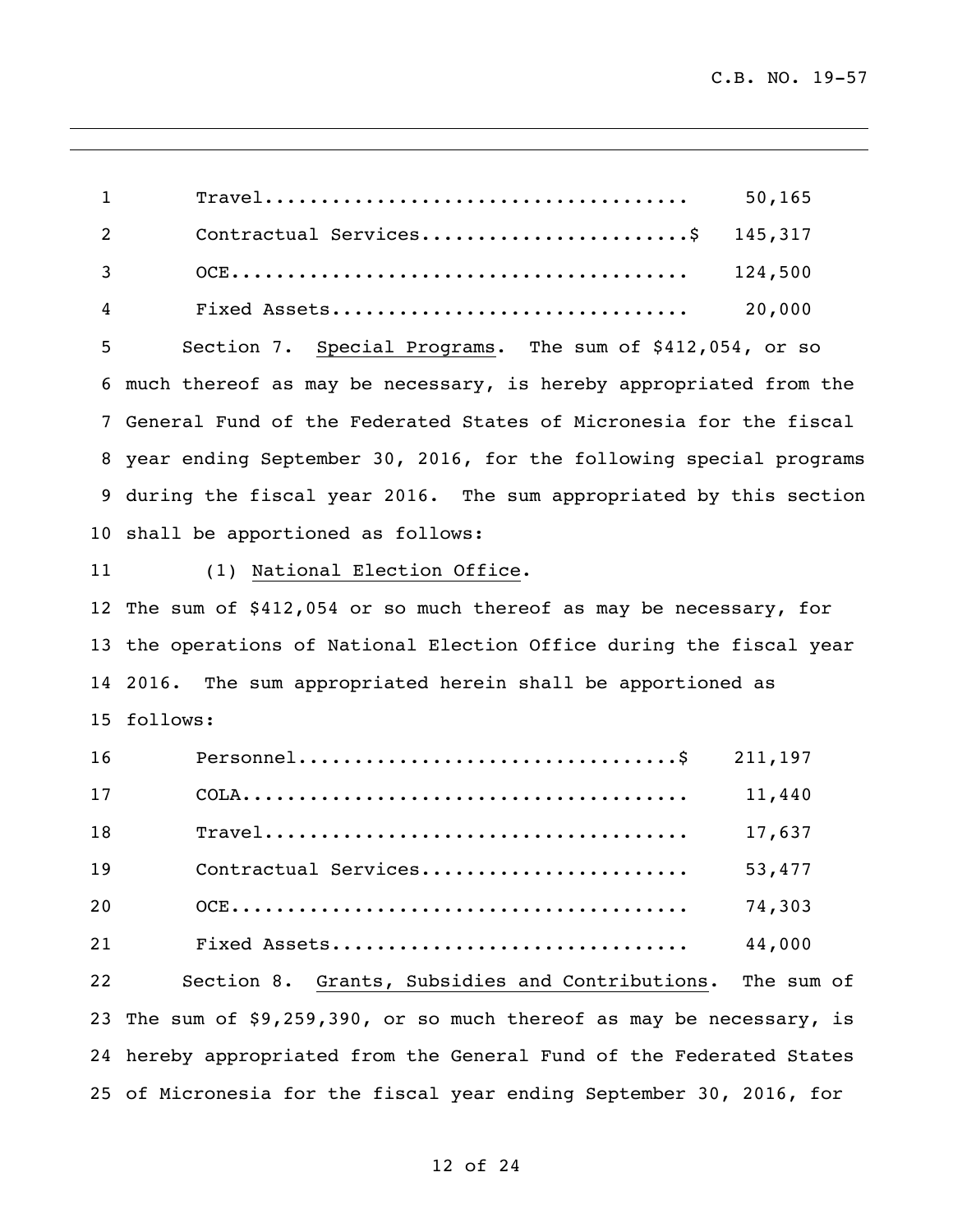|                | 1 the following grants, subsidies and contributions during the  |         |
|----------------|-----------------------------------------------------------------|---------|
| $\overline{2}$ | fiscal year 2016. The sum appropriated by this section shall be |         |
| 3              | apportioned as follows:                                         |         |
| 4              | (1) Office of the President.                                    |         |
| 5              | (a) Asia-Pacific Broadcasting Dev. (AIBD) \$                    | 4,500   |
| 6              | (b) Asia-Pacific Broadcasting Union (ABU)                       | 800     |
| 7              | (c) Pacific Island News Assn. (PINA)                            | 350     |
| 8              | (d) 2023 Action Plan Implementation                             | 50,000  |
| 9              | (e) Asia Pacific Investment                                     | 250     |
| 10             | (2) Department of Foreign Affairs.                              |         |
| 11             | (a) Pacific Is. Forum Secretariat.                              | 46,000  |
| 12             | (b) Secretariat of the Pacific Community                        |         |
| 13             |                                                                 | 56,000  |
| 14             | (c) UN Membership Fee                                           | 70,000  |
| 15             | (d) UN Economic and Social Commission                           |         |
|                | 16 for Asia and the Pacific (ESCAP)                             | 5,000   |
| 17             | (e) East West Center                                            | 5,000   |
| 18             | (f) Cotonou Membership Fee                                      | 15,000  |
| 19             | (g) SPC Office Rental                                           | 45,000  |
| 20             | (h) Diplomatic relations bet. FSM and                           |         |
| 21             | China (PRC)                                                     | 25,000  |
| 22             | (i) Pacific Island Forum                                        | 500,000 |
| 23             | (3) Department of Finance and Administration.                   |         |
| 24             | (a) OCO Membership Fee (improve & strengthen                    |         |
| 25             | tax collection & management                                     | 14,024  |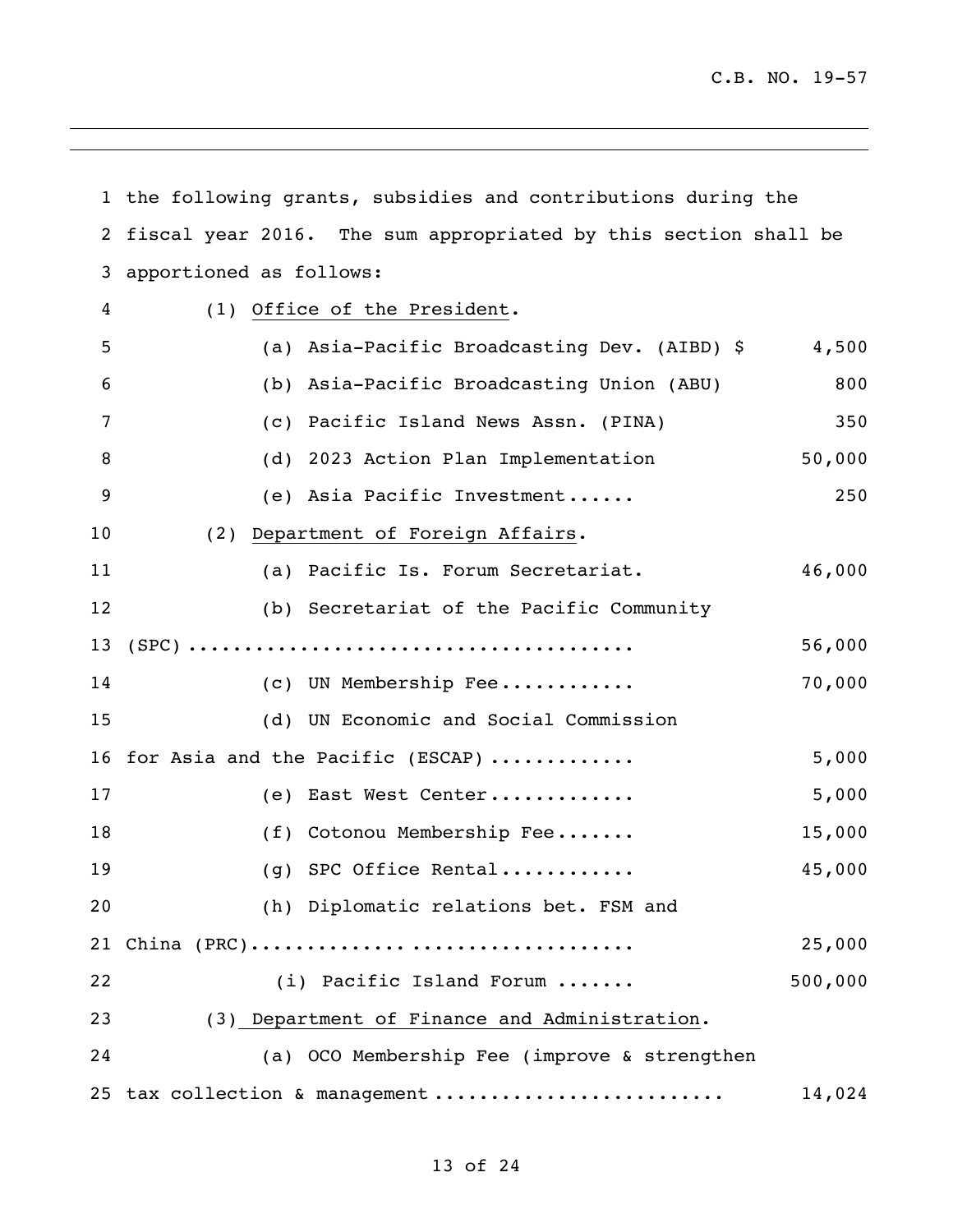| $\mathbf{1}$   | (b) | Maintenance Fee for FMIS                         | 55,000 |
|----------------|-----|--------------------------------------------------|--------|
| $\overline{2}$ |     | (c) FSM Group Life Insurance\$                   | 25,000 |
| 3              | (4) | Department of Resources and Development.         |        |
| 4              | (a) | Pacific Islands Development Program              | 15,000 |
| 5              | (b) | Forum Fisheries                                  | 38,918 |
| 6              |     | $(C)$ UNDP                                       | 30,000 |
| 7              |     | (d) South Pacific Applied Geoscience Comm.       |        |
| 8              |     |                                                  | 15,000 |
| 9              |     | (e) Pacific Asia Travel Association              | 5,000  |
| 10             |     | (f) Micronesian Challenge Endowment              | 50,000 |
| 11             | (q) | Western Forestry Leadership                      |        |
| 12             |     | Coalition/National Association of State Forester | 530    |
| 13             |     | (h) Food Agriculture Organization (FAO)          | 4,800  |
| 14             |     | (i) SPC Matching fund                            | 60,000 |
| 15             | (j) | Micronesian Challenge                            | 10,000 |
| 16             |     | (k) Micronesian Cruise Assoc                     | 2,500  |
| 17             |     | (1) International Animal Health                  |        |
| 18             |     | Organization (OIE)                               | 23,000 |
| 19             |     | (m) International Renewal Energy Agency 250      |        |
| 20             |     | (n) Micronesia Trade Cmte                        | 30,000 |
| 21             |     | (o) Convention on Biological                     |        |
|                |     |                                                  | 1,000  |
| 23             |     | (p) International Fund for Agriculture           |        |
|                |     | 24 Development (IFAD)                            | 500    |
| 25             |     | (q) South Pacific Tourism Org                    | 54,000 |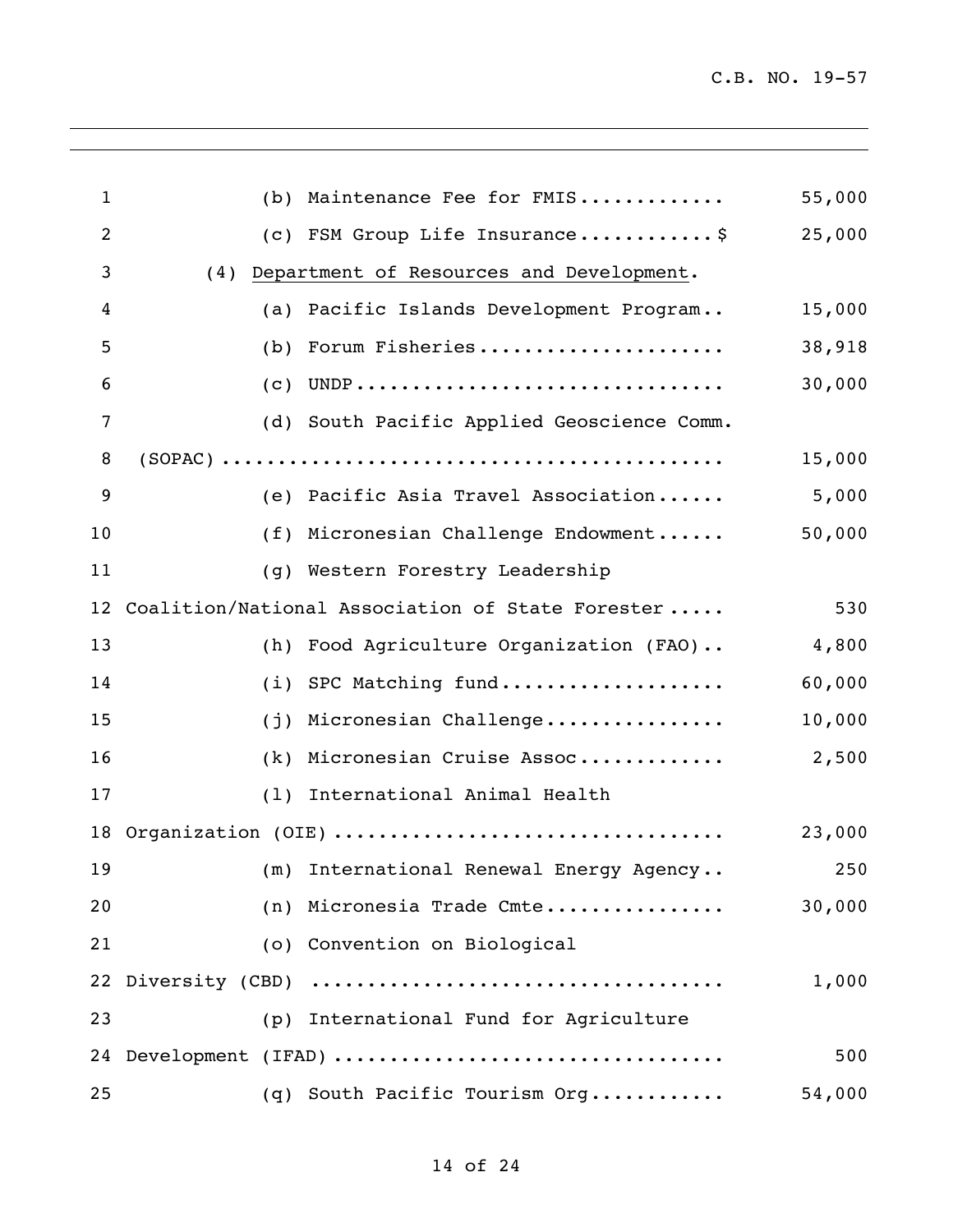| $\mathbf{1}$    |     | (5) Department of Health and Social Affairs.   |           |
|-----------------|-----|------------------------------------------------|-----------|
| 2               |     | (a) UN Fund for Population Activity (UNFPA) \$ | 3,000     |
| 3               |     | (b) World Health Organization (WHO)            | 4,000     |
| 4               |     | (c) National Board of Nursing                  |           |
| 5               |     |                                                | 20,000    |
| 6               |     | (d) Pacific Islands Health Officers            |           |
| 7               |     | Association (PIHOA)                            | 20,000    |
| 8               |     | (e) FSM Amateur Sports Association             | 20,000    |
| 9               |     | (f) Association of Territorial                 |           |
| 10 <sub>o</sub> |     | Health Organization                            | 7,000     |
| 11              |     | (g) FSM Red Cross                              | 115,000   |
| 12              |     | (h) Maintenance effort                         | 51,000    |
| 13              |     | (i) Vaccine and TB drugs purchasing scheme     | 50,000    |
| 14              |     | $(j)$ U.N. Women                               | 1,000     |
| 15              |     | (6) Department of Education.                   |           |
| 16              |     | (a) Aid for Non-Public School.                 | 600,000   |
| 17              |     | (b) Financial Assistance to FSM Students       |           |
| 18              |     |                                                | 40,000    |
| 19              |     | (c) Financial Assistance to FSM Students       |           |
| 20              |     |                                                | 150,000   |
| 21              | (d) | National scholarship                           | 2,000,000 |
| 22              | (e) | National Close-Up                              | 75,000    |
| 23              | (f) | National Merit Scholarship                     | 150,000   |
| 24              | (q) | COM Board Annual Meeting                       | 5,000     |
| 25              | (h) | Financial Asst. to FSM Students                |           |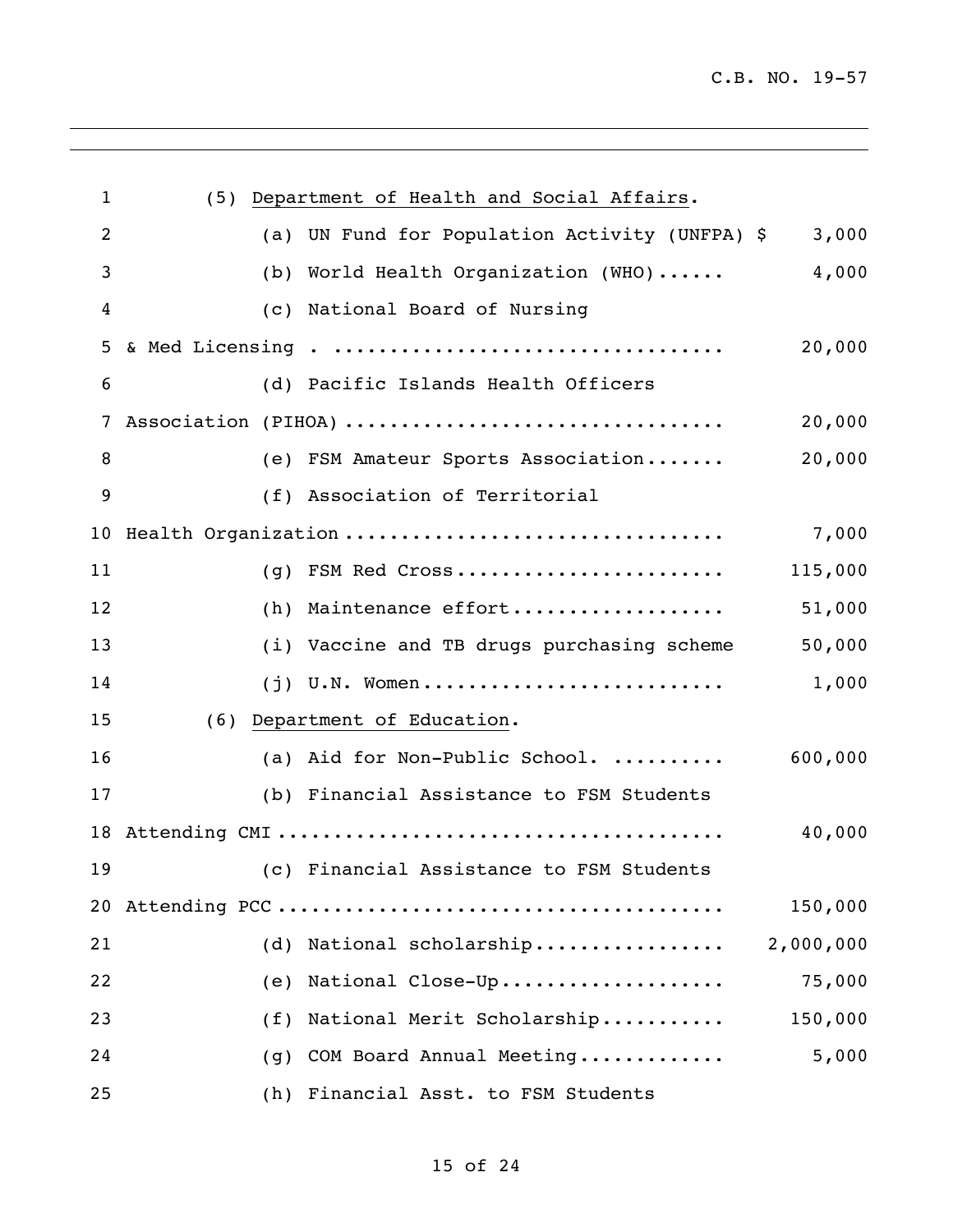|    |                     |                                                 | 75,000  |
|----|---------------------|-------------------------------------------------|---------|
| 2  |                     | (i) COMFSM obligation to San Diego State        |         |
| 3  |                     |                                                 | 275,000 |
| 4  |                     | (7) Department of Transportation, Communication |         |
| 5  | and Infrastructure. |                                                 |         |
| 6  |                     | (a) Asia Pacific Telecommunity (APT)            | 11,000  |
| 7  |                     | (b) International Telecommunications            |         |
| 8  |                     |                                                 | 104,163 |
| 9  |                     | (c) International Civil Aviation                |         |
| 10 |                     |                                                 | 28,050  |
| 11 |                     | (d) FSM Capital Energy/Utilities                | 700,000 |
| 12 |                     | (e) Micro. Shipping Comm                        | 25,000  |
| 13 | (8)                 | Department of Justice.                          |         |
| 14 |                     | (a) DOJ Fuel Subsidy                            | 200,000 |
| 15 |                     | $(b)$ Kosrae JLEA                               | 30,000  |
| 16 |                     | (c) Pohnpei JLEA                                | 50,000  |
| 17 |                     | (d) Chuuk JLEA                                  | 50,000  |
| 18 |                     | $(e)$ Yap JLEA                                  | 30,000  |
| 19 |                     | (9) Office of E.E.M.                            |         |
| 20 |                     | $(a)$ SPREP                                     | 10,184  |
| 21 | (C)                 |                                                 | 760     |
| 22 | (d)                 | SPREP/Noumea Convention                         | 1,764   |
| 23 | (f)                 | Waigani Convention                              | 1,190   |
| 24 | (g)                 | UN Convention to Combat Desertification         | 120     |
| 25 | (h)                 | UN Framework Convention (UNFCC)                 | 250     |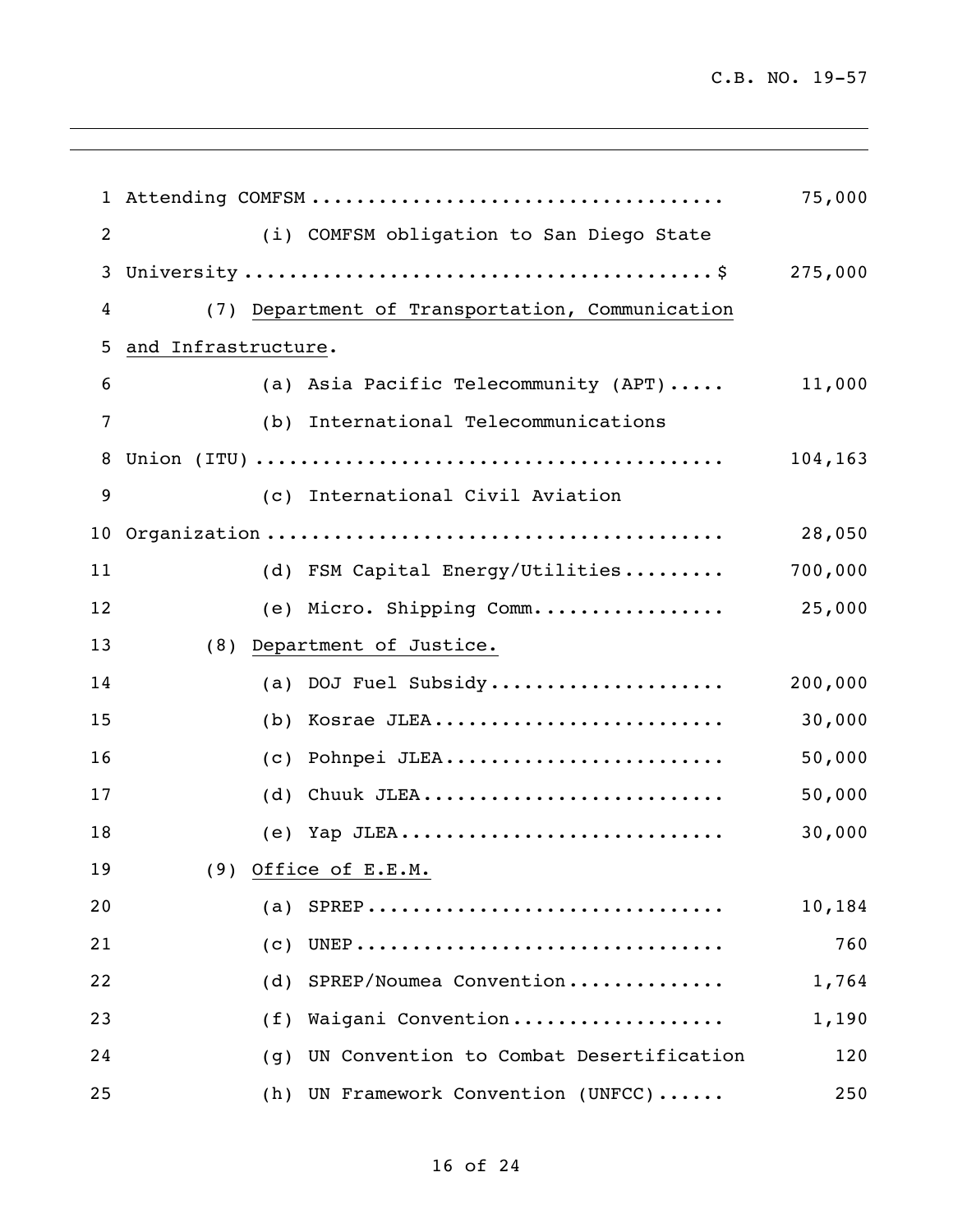| $\mathbf{1}$   | (i)        | Earth Day Activities                                                           | 15,000    |
|----------------|------------|--------------------------------------------------------------------------------|-----------|
| $\overline{2}$ | (i)        | $4th$ Biannual Environment Conference \$                                       | 20,000    |
| 3              | (k)        | Basel Convention                                                               | 501       |
| 4              | (10)       | Office of NACHP.                                                               |           |
| 5              | (a)        |                                                                                | 4,000     |
| 6              | (b)        | $NCSHPO \ldots \ldots \ldots \ldots \ldots \ldots \ldots \ldots \ldots \ldots$ | 2,760     |
| 7              | (c)        | PARBICA                                                                        | 100       |
| 8              | (d)        | PIALA                                                                          | 100       |
| 9              |            | (e) WHC Membership Fee                                                         | 54        |
| 10             | (11)       | Other Grants, Subsidies and Contributions.                                     |           |
| 11             | (a)        | Kosrae Judiciary Subsidy                                                       | 35,000    |
| 12             | (b)        | Pohnpei Judiciary Subsidy                                                      | 55,000    |
| 13             | (c)        | Chuuk Judiciary Subsidy                                                        | 55,000    |
| 14             | (d)        | Yap Judiciary Subsidy                                                          | 35,000    |
| 15             | (e)        | COM Treaty Obligations                                                         | 25,000    |
| 16             | (f)        | Micronesian Legal Services Corporation                                         | 350,000   |
| 17             | (q)        | MiCare                                                                         | 80,000    |
| 18             | (h)        | MLFC Loan Payment                                                              | 200,000   |
| 19             |            | (i) FY15 Single Audit                                                          | 329,250   |
| 20             | (j)        | Former Presidents' allowance50,000                                             |           |
| 21             | (k)        | FSM Social Security                                                            | 1,000,000 |
| 22             | (1)        | Staff Housing                                                                  | 510,000   |
| 23             | (m)        | Recruitment/repatriation                                                       | 223,218   |
| 24             | (n)        | NORMA-WCPFC Membership                                                         | 108,504   |
| 25             | Section 9. | Capital and Human Resources Development.                                       |           |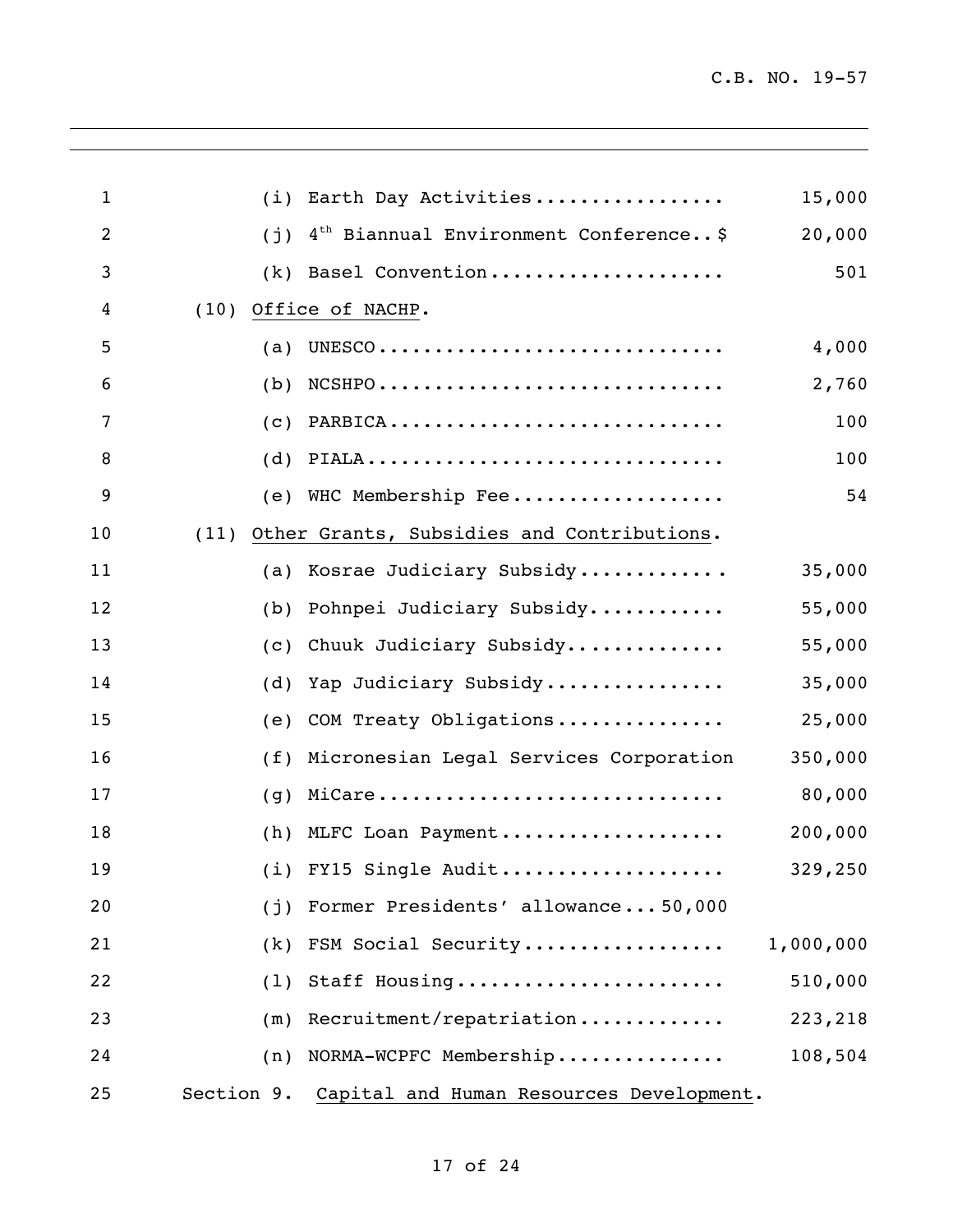The sum of 38,860,697, or so much thereof as may be necessary, is hereby appropriated from the General Fund of the Federated States of Micronesia for the fiscal year ending September 30, 2016, for the following capital improvements, development programs and projects and human resources development. Of the total amount of funds appropriated herein, \$1,000,000 shall be deemed to come from funds available under the amended Compact from the education sector; and \$689,948 shall be deemed to come from funds available under the Supplemental Education Grant. The sum appropriated by this section shall be apportioned as follows: (1) College of Micronesia – FSM.

| 13 |  | (a) $COM-FSM - operation \ldots \ldots \ldots \ldots$  | 3,800,000 |
|----|--|--------------------------------------------------------|-----------|
| 14 |  | (b) FSM Fisheries and Maritime Institute.              | 833,915   |
| 15 |  | $(c)$ COM-FSM SEG                                      | 689,948   |
| 16 |  | (2) Department of Finance & Administration.            |           |
| 17 |  | (a) FSM Warehouse lease                                | 100,000   |
| 18 |  | (b) PCD Awareness Initiative                           | 15,000    |
| 19 |  | (3) Department of Resources & Development.             |           |
| 20 |  | (a) State Trade Fairs Enhancing Value Addition 110,000 |           |
| 21 |  | (b) $SNLC$                                             | 50,000    |
| 22 |  | (c) FSM Agriculture census                             | 50,000    |
| 23 |  | (d) Secretariat/Hosting conference                     |           |
| 24 |  | Equipment and materials                                | 21,450    |
| 25 |  | (e) National trade facilitation                        |           |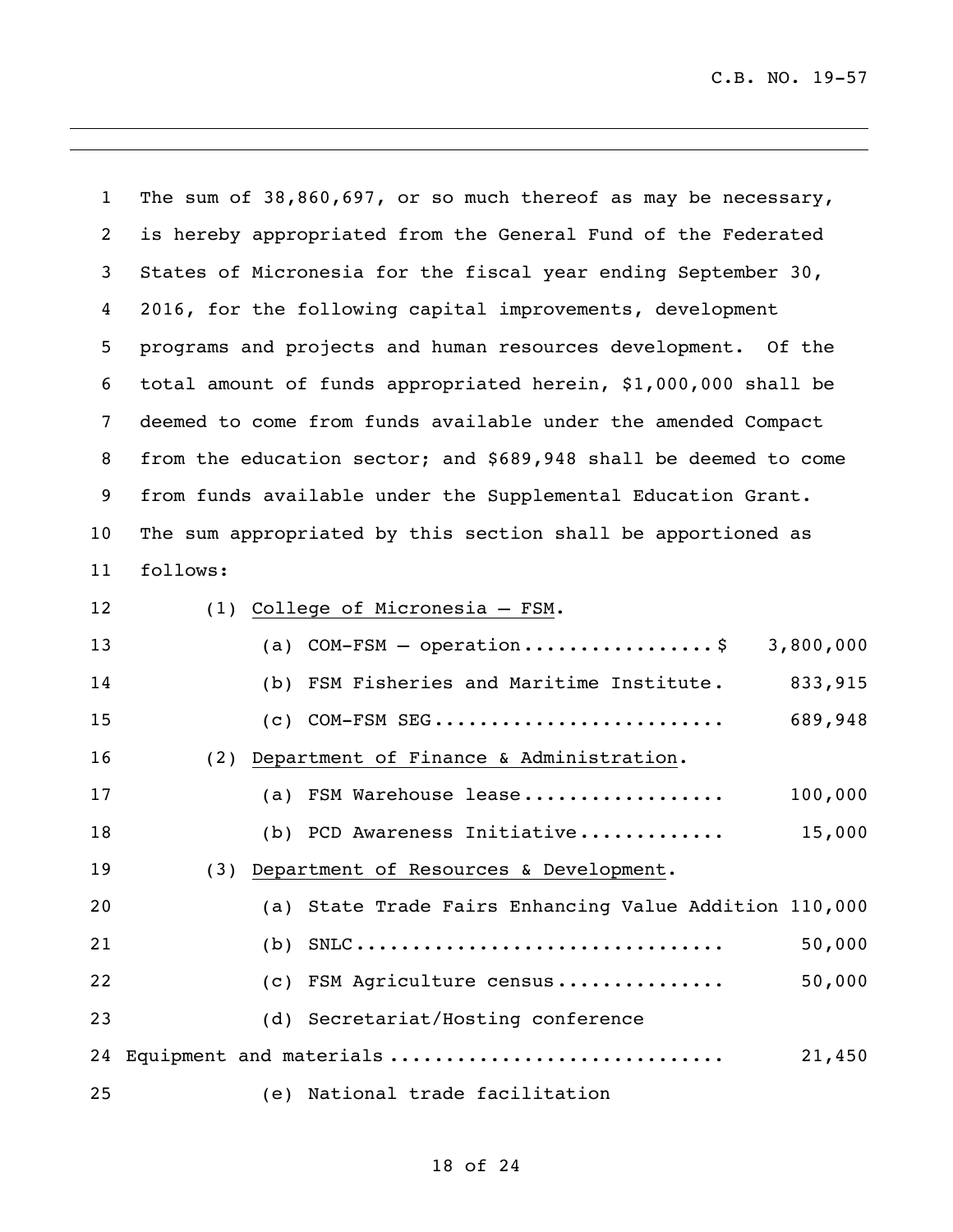|    |                 |                                                     | 275,000    |
|----|-----------------|-----------------------------------------------------|------------|
| 2  |                 | (f) Foreign Investment Review\$                     | 106,996    |
| 3  | (q)             |                                                     |            |
| 4  |                 | policy and tourism investment plan                  | 35,000     |
| 5  |                 | (h) Trade Advisory Services                         | 31,000     |
| 6  |                 | (i) Tourism Advisory Services                       | 31,000     |
| 7  |                 | (4) Department of Transportation, Communication and |            |
| 8  | Infrastructure. |                                                     |            |
| 9  |                 | (a) FSM Capital road, bridges & drainage            |            |
| 10 |                 | (Sekere, Palikir Road)                              | 300,000    |
| 11 |                 | (b) Repairs and drydocking                          | 700,000    |
| 12 |                 | (c) Caroline Voyager operation                      | 490,898    |
| 13 |                 | (d) Dry Docking - Yap State Ship                    | 350,000    |
| 14 |                 | (e) Dry Docking - Chuuk State Ship                  | 350,000    |
| 15 |                 | (5) Department of Justice.                          |            |
| 16 |                 | (a) Patrol boat major maintenance Project           | 125,000    |
| 17 | (6)             | President's Office.                                 |            |
| 18 |                 | (a) FSM Trust Fund 10,000,000                       |            |
| 19 |                 |                                                     | 100,000    |
| 20 |                 | (c) State Priority Economic                         |            |
| 21 |                 | Infrastructure Projects                             | 10,000,000 |
| 22 |                 | (d) 2023 Investment Development Fund                | 6,212,660  |
| 23 | (e)             | Implementation of ODA Policy                        | 50,000     |
| 24 |                 | (f) 2016 FSM Dev Partners Mtg                       | 100,000    |
| 25 |                 | (g) Compact Review Committee                        | 100,000    |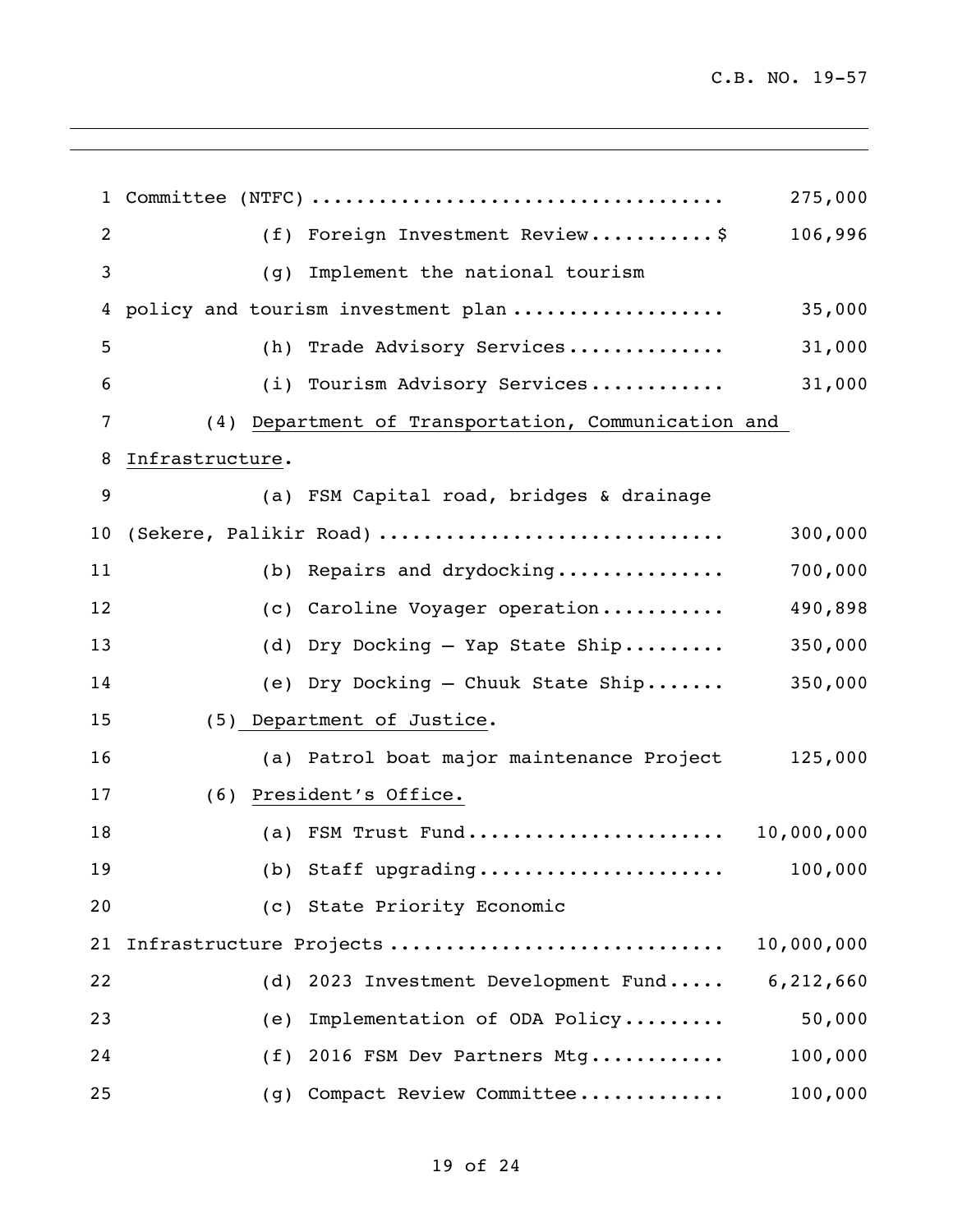| $\mathbf{1}$   | (7) National Election. |                                                      |  |  |  |  |
|----------------|------------------------|------------------------------------------------------|--|--|--|--|
| $\overline{2}$ |                        | (a) National Election (Voter ID                      |  |  |  |  |
| 3              |                        | 25,000                                               |  |  |  |  |
| 4              |                        | (8) Department of Health and Social Affairs.         |  |  |  |  |
| 5              |                        | 50,000<br>(a) Histopathology Project                 |  |  |  |  |
| 6              |                        | 78,000<br>(b) FSM Food and Water Lab                 |  |  |  |  |
| 7              |                        | 195,000<br>(c) Specialized off-island medical Teams. |  |  |  |  |
| 8              |                        | (d) System upgrade of FSM Health Network.<br>60,000  |  |  |  |  |
| 9              |                        | (e) National Food Safety Program -                   |  |  |  |  |
| 10             |                        | Chuuk Filed Office<br>50,000                         |  |  |  |  |
| 11             |                        | (9) Department of Education.                         |  |  |  |  |
| 12             |                        | (a) Accreditation project<br>100,000                 |  |  |  |  |
| 13             |                        | (b) Assessment project<br>127,000                    |  |  |  |  |
| 14             |                        | (c) Teacher certification project<br>168,000         |  |  |  |  |
| 15             |                        | (10) Insurance Board                                 |  |  |  |  |
| 16             |                        | (a) Improve and strengthen IT insurance              |  |  |  |  |
| 17             |                        | Supervisory & monitoring framework<br>29,409         |  |  |  |  |
| 18             |                        | (b) Consultant for site evaluation<br>99,220         |  |  |  |  |
| 19             | $(11)$ OEEM            |                                                      |  |  |  |  |
| 20             |                        | (a) Fostering sustainable solid waste                |  |  |  |  |
| 21             |                        | management system in FSM<br>125,000                  |  |  |  |  |
| 22             | (12) Others            |                                                      |  |  |  |  |
| 23             |                        | (b) Assistance to State for Tourism Investment       |  |  |  |  |
| 24             |                        | Plan implementation<br>1,951,201                     |  |  |  |  |
| 25             |                        | (c) Embassy - Repair & Maintenance<br>300,000        |  |  |  |  |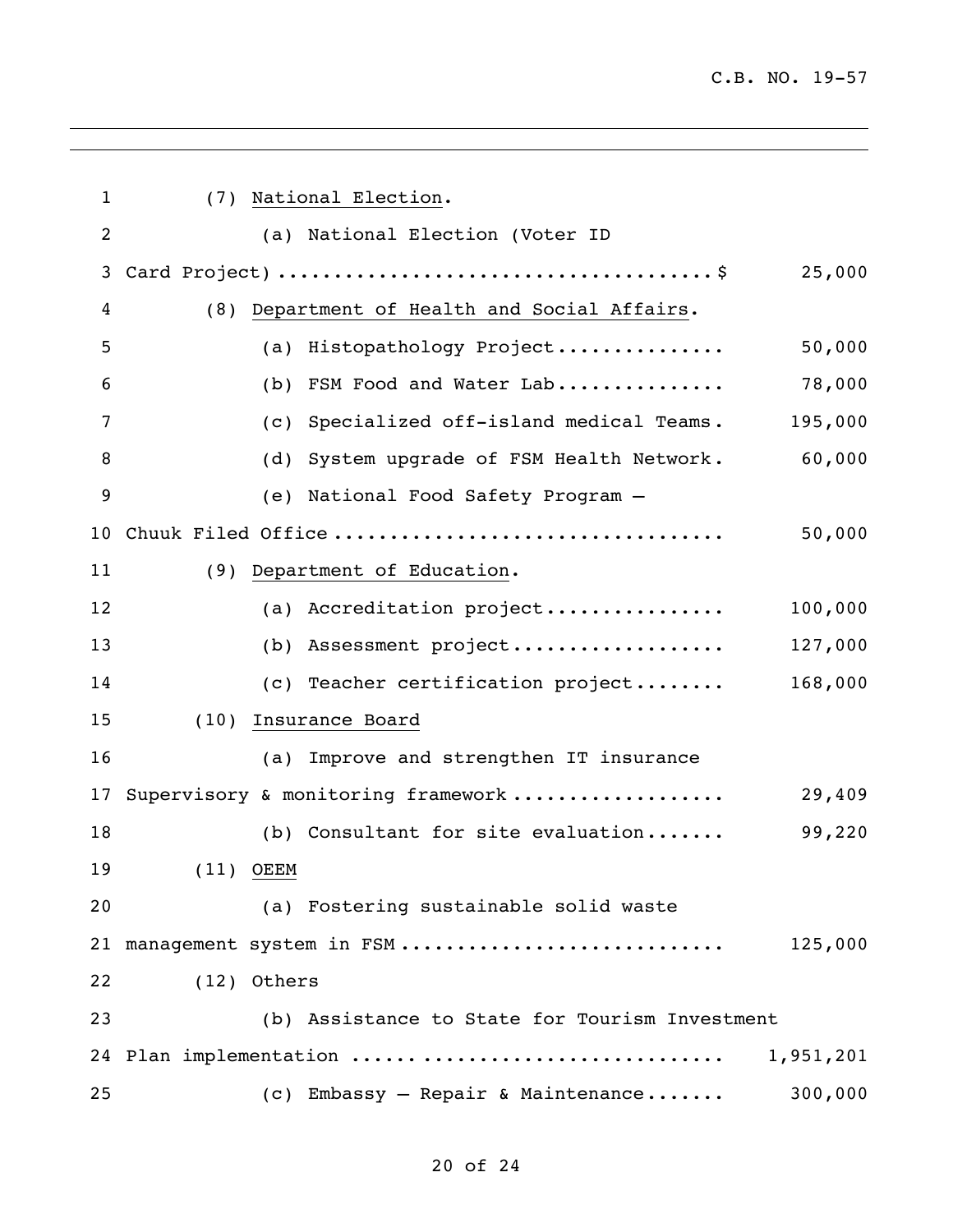| $\mathbf{1}$   | 475,000"<br>$(d)$ ABCOR                                               |     |  |  |  |
|----------------|-----------------------------------------------------------------------|-----|--|--|--|
| $\overline{2}$ | Section 10. Employment Ceilings. The maximum number of                |     |  |  |  |
| 3              | positions for each branch and agency of the National                  |     |  |  |  |
| 4              | Government of the Federated States of Micronesia for the fiscal       |     |  |  |  |
| 5              | year 2016 shall be as follows:                                        |     |  |  |  |
| 6              | (1) Executive Branch                                                  | 539 |  |  |  |
| 7              | (2) Legislative Branch                                                | 60  |  |  |  |
| 8              | Judiciary Branch<br>(3)                                               | 33  |  |  |  |
| 9              | Public Auditor<br>(4)                                                 | 21  |  |  |  |
| 10             | (5) Agencies                                                          |     |  |  |  |
| 11             | (a) National Oceanic Resource                                         |     |  |  |  |
| 12             | Management Authority                                                  | 11  |  |  |  |
| 13             | FSM Banking Board<br>(b)                                              | 4   |  |  |  |
| 14             | FSM Insurance Board<br>(C)                                            | 5   |  |  |  |
| 15             | National Postal Services<br>(d)                                       | 40  |  |  |  |
| 16             | (6) Special Programs                                                  |     |  |  |  |
| 17             | National Election Office<br>(a)                                       | 12  |  |  |  |
| 18             | Section 11. Reprogramming. Reprogramming of funds into or             |     |  |  |  |
|                | 19 from the personnel budget line item shall not be permitted. The    |     |  |  |  |
|                | 20 President, Speaker and Chief Justice may reprogram up to 10        |     |  |  |  |
|                | 21 percent to or from the funds appropriated in sections 2 (Operating |     |  |  |  |
|                | 22 expenses of the Executive Branch), 3 (Operating expenses of the    |     |  |  |  |
|                | 23 Legislative Branch), and 4 (Operating expenses of the National     |     |  |  |  |
|                | 24 Judicial Branch). Reprogramming of funds within a department,      |     |  |  |  |
|                | 25 office or agency shall be effected by the head of such department, |     |  |  |  |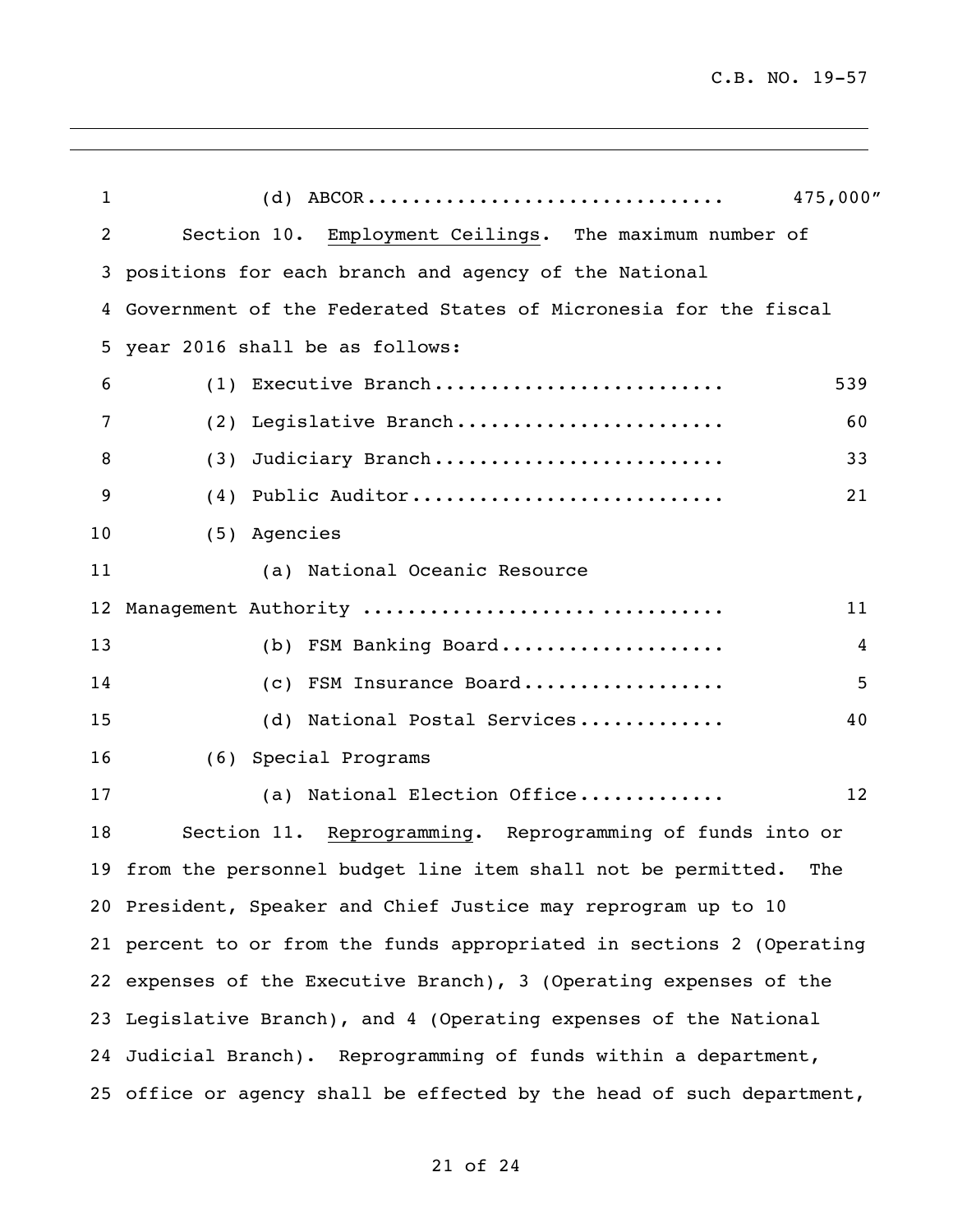office or agency by specifying in writing to the Secretary of the Department of Finance and Administration of the FSM National Government, the accounts for which funding is either increased or decreased. Reprogramming other than as specified herein is not permitted, and more specifically, reprogramming into or out of any line item contained in section 8 (Grants, Subsidies and Contributions) or section 9 (Investment: Capital and Human Resources) is not permitted. The President shall report to Congress within one month of the last day of each financial quarter all amounts reprogrammed inter or intra a department, office or agency.

 Section 12. Allotment and management of funds and lapse dates.

### (1) General provisions.

 (a) All funds appropriated by this act shall be allotted, managed, administered and accounted for in accordance with applicable law, including, but not limited to, the Financial Management Act of 1979.

 (b) The allottees shall be responsible for ensuring that these funds, or so much thereof as may be necessary, are used solely for the purposes specified in this act, and that no obligations are incurred in excess of the sums appropriated.

 (2) Allottees. The allottees of the funds appropriated by this act are as follows:

(a) Section 2 - the allottee of these funds shall be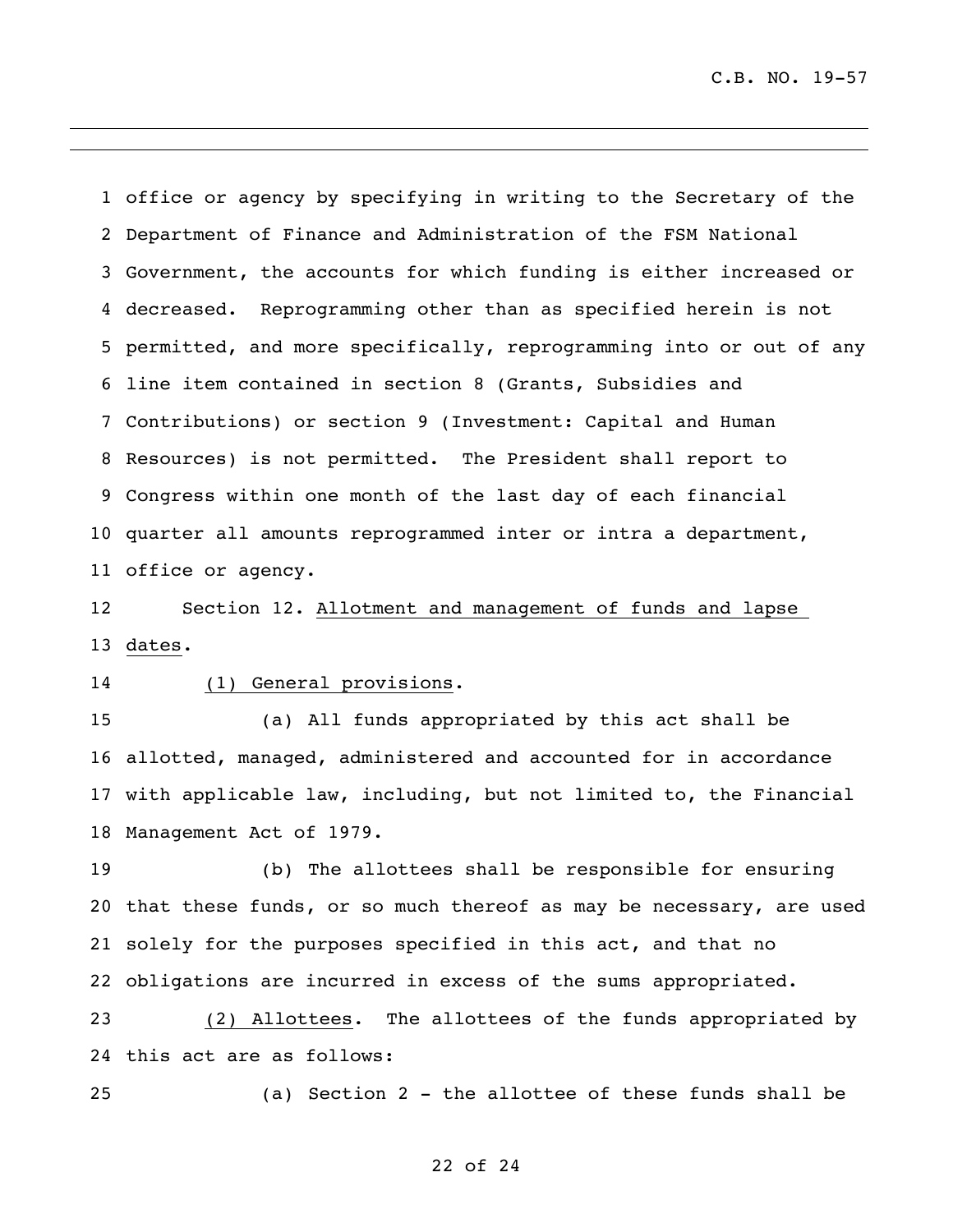the President of the Federated States of Micronesia; (b) Section 3 - the allottee of these funds shall be 3 the Speaker of the Congress of the Federated States of Micronesia; (c) Section 4 – the allottee of these funds shall be the Chief Justice of the Supreme Court of the Federated States of Micronesia; (d) Section 5 – the allottee of these funds shall be the Public Auditor of the Federated States of Micronesia; (e) Sections 6 through 9 - the allottee of these funds shall be the President of the Federated States of Micronesia; PROVIDED, HOWEVER, that for the following subsections of sections 8 through 9 of this act: (i) Section 8, subsection (12)(a) through (d) - the allottee of these funds shall be the Chief Justice of the respective State Supreme Court; (ii) Section 8(12)(e) – the allottee shall be the President of the College of Micronesia – FSM; (iii) Section 9(1)(a) through (c) - the allottee of these funds shall be the President of the College of Micronesia-FSM; and (3) Lapse date. The authority of the allottees to obligate funds appropriated by this act shall lapse as of September 30, 2016; PROVIDED, HOWEVER, that the funds appropriated under section 9 of this act shall not lapse.